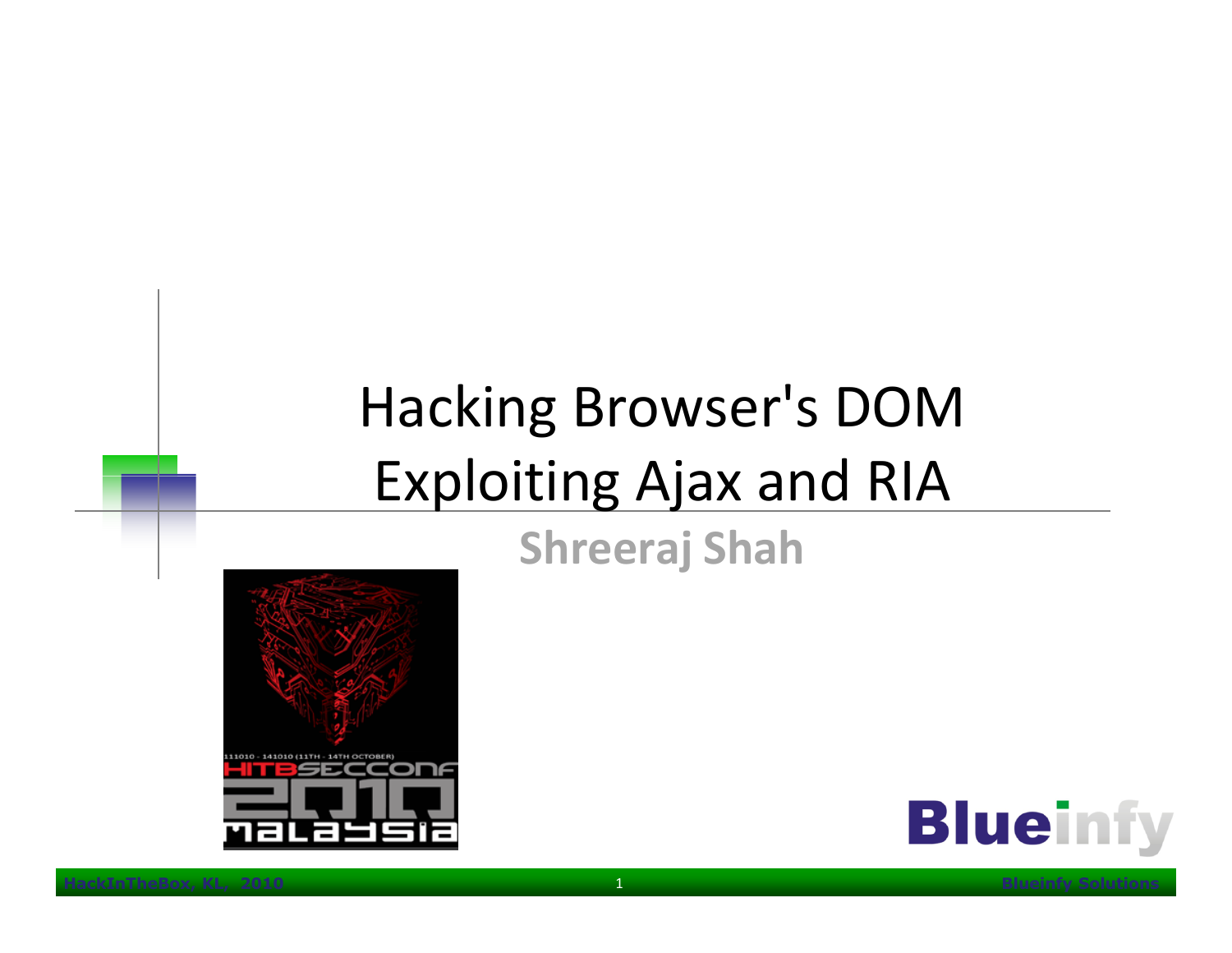#### Who Am I?

http://shreeraj.blogspot.comshreeraj@blueinfy.comhttp://www.blueinfy.com

**Blueinfy Security**e

- • Founder & Director
	- Blueinfy Solutions Pvt. Ltd.
	- SecurityExposure.com
- • Past experience
	- Net Square (Founder), Foundstone (R&D/Consulting), Chase(Middleware), IBM (Domino Dev)
- • Interest
	- Web security research
- -
	-
	-
	-
- -
	-
	-

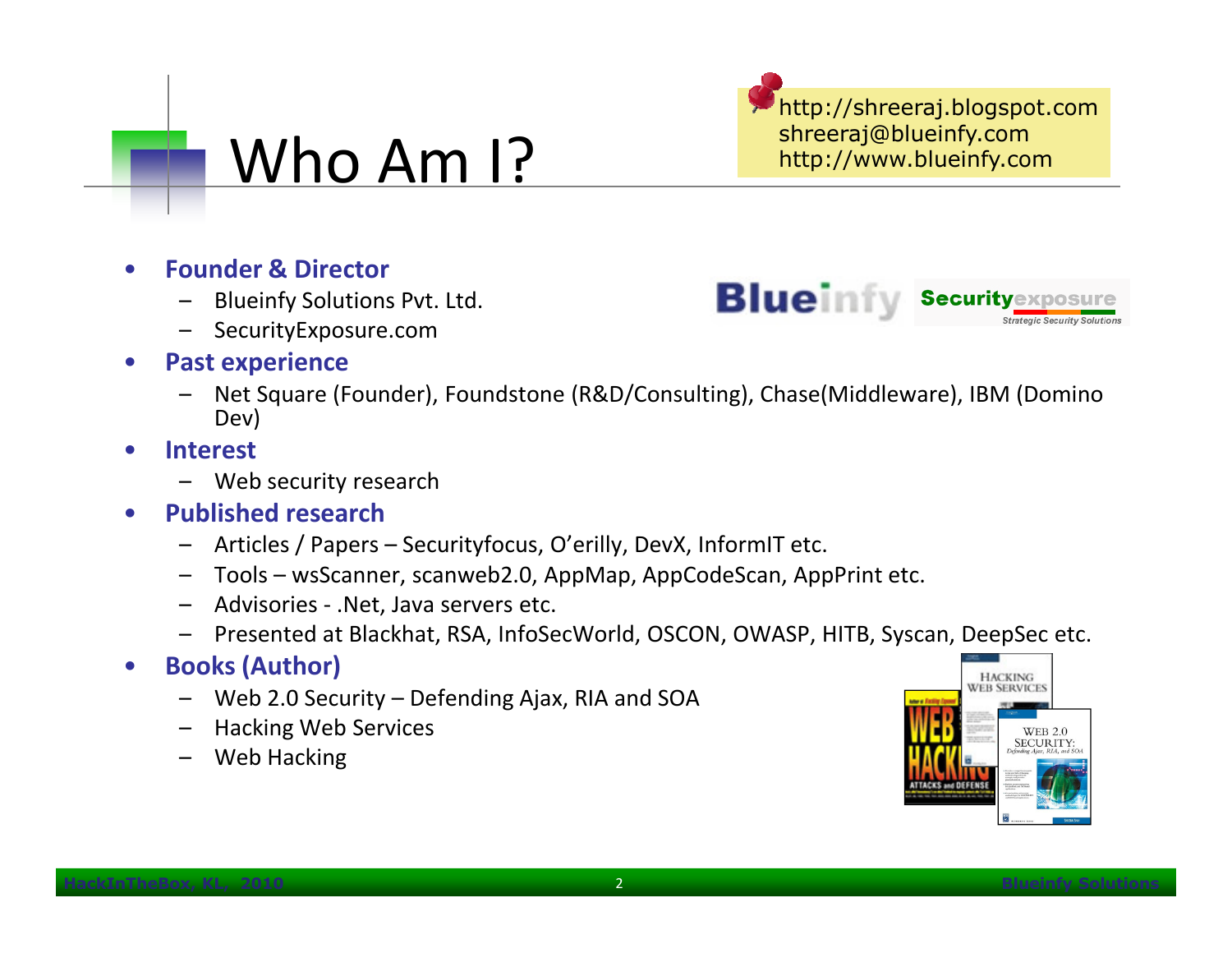# Agenda

- Attacks and Trends
	- –Cases, Client Side and Patterns
- DOM and Application Architecture
	- –Layout, Browsers, DOM and DOM's Attack Surface
- DOM based Attacks
	- DOM based XSS, Widget Hacking, Feeds and Mashup injections, Reverse Engineering, Logic leakage, CSRF with XML/AMF/JSON etc.
- Defense and Countermeasures
- Conclusion & Questions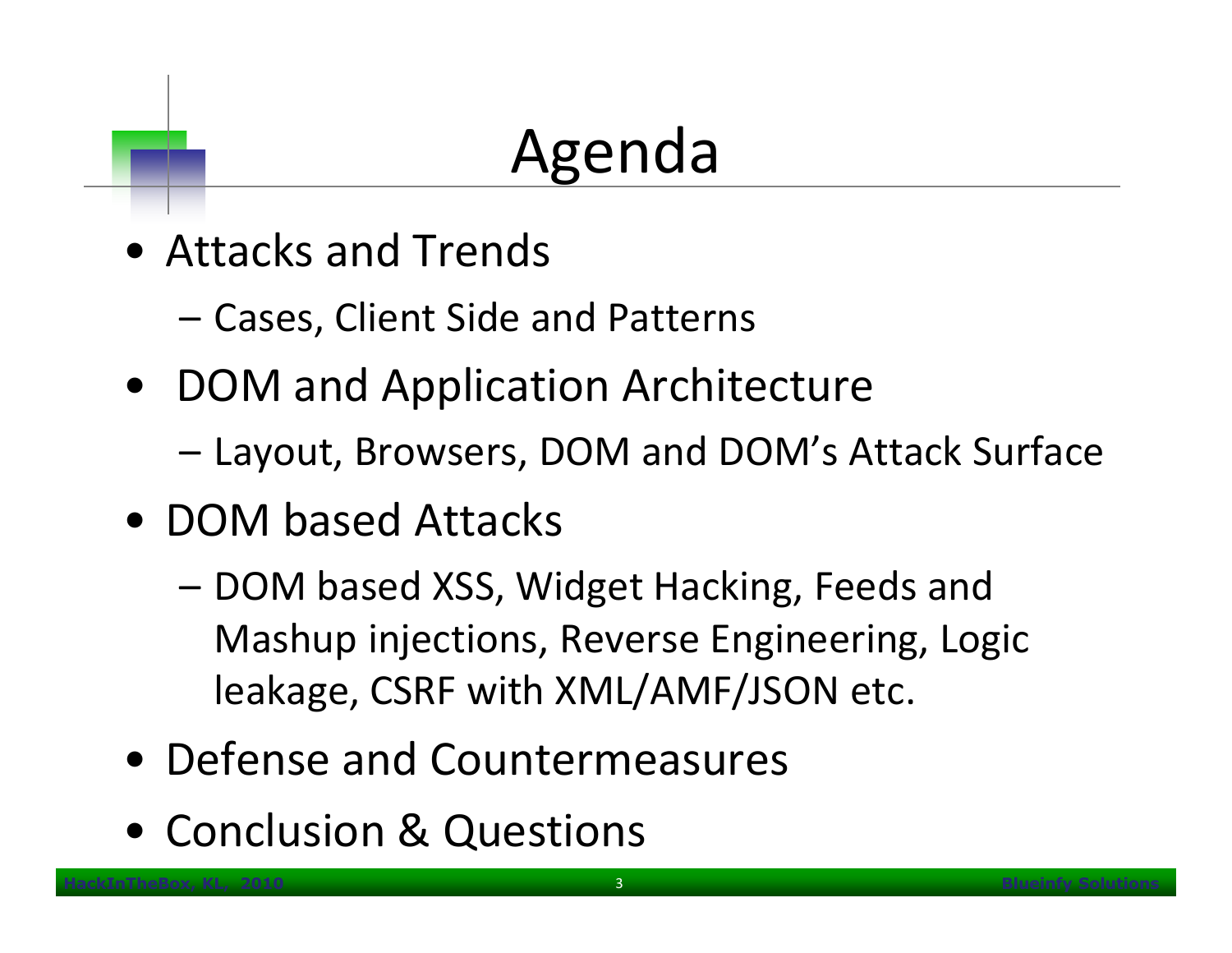# Attacks and Trends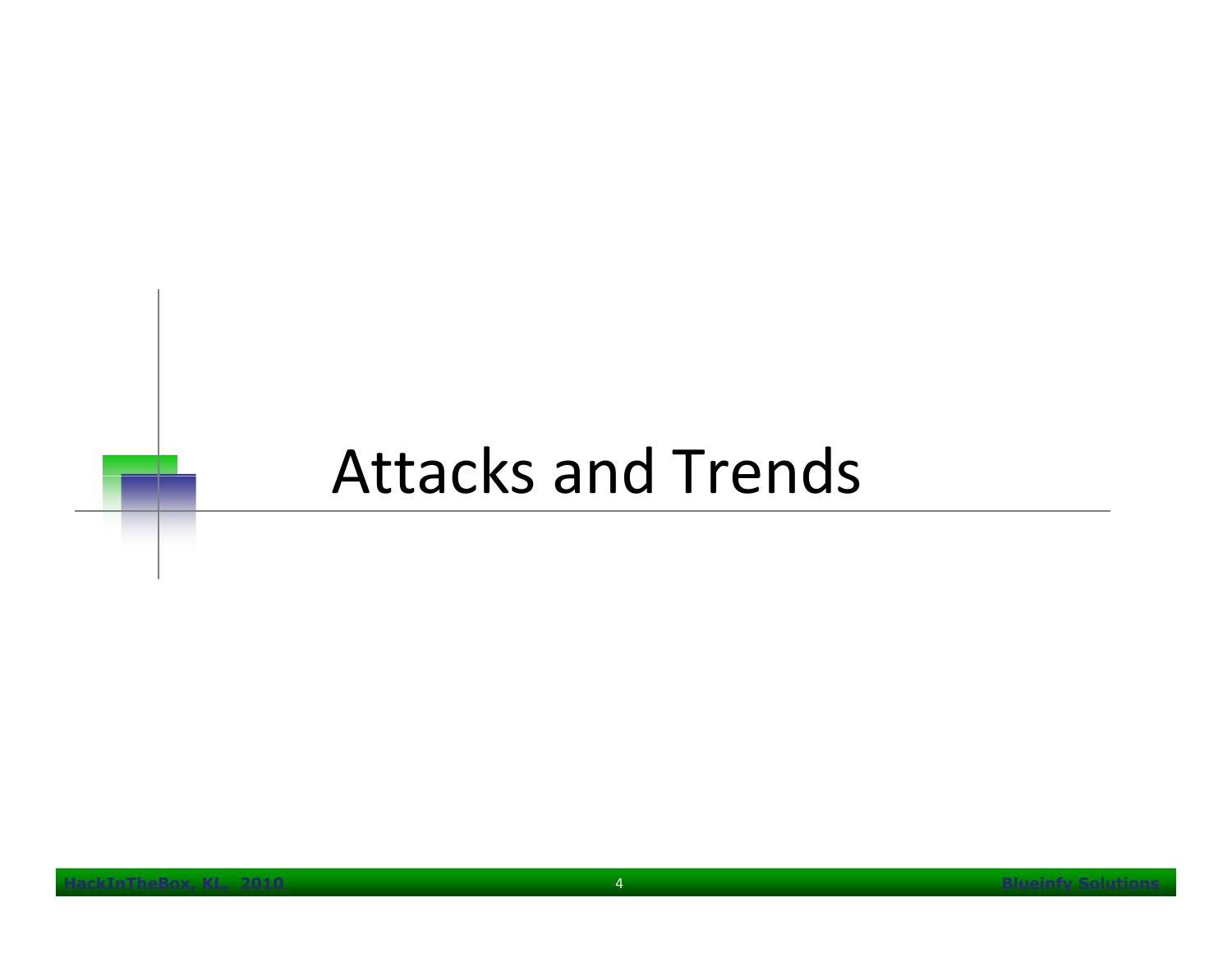# Real Life Cases

- Reviewed Banks, Portal, Telecom etc.
- Complex usage of DOM both by developers and libraries
- Vulnerabilities detected
	- –XSS with DOM
	- Widgate and Widgets and Mashup injections from DOM
	- Logic bypass
	- Other ...<br>ased XSS in Doio T

24 Jun 2010 ... More information on DOM-based XSS can be found at ..... yahoo-IBOVWKEEIL4GQU5DM3GOZUJ62U June 22, 2010, 7:19 pm UTC ... osdir.com/ml/bugtraq.security/2010-03/msg00133.html - Cached

#### Full Disclosure: Yahoomail Dom Based XSS Vulnerability

13 Jun 2010 ... Title: Yahoo mail Dom Based Cross Site Scripting Autho pratulag[at]yahoo[dot]com> Date: 13/06/2010 Indian Hacker Service: ... seclists.org/fulldisclosure/2010/Jun/289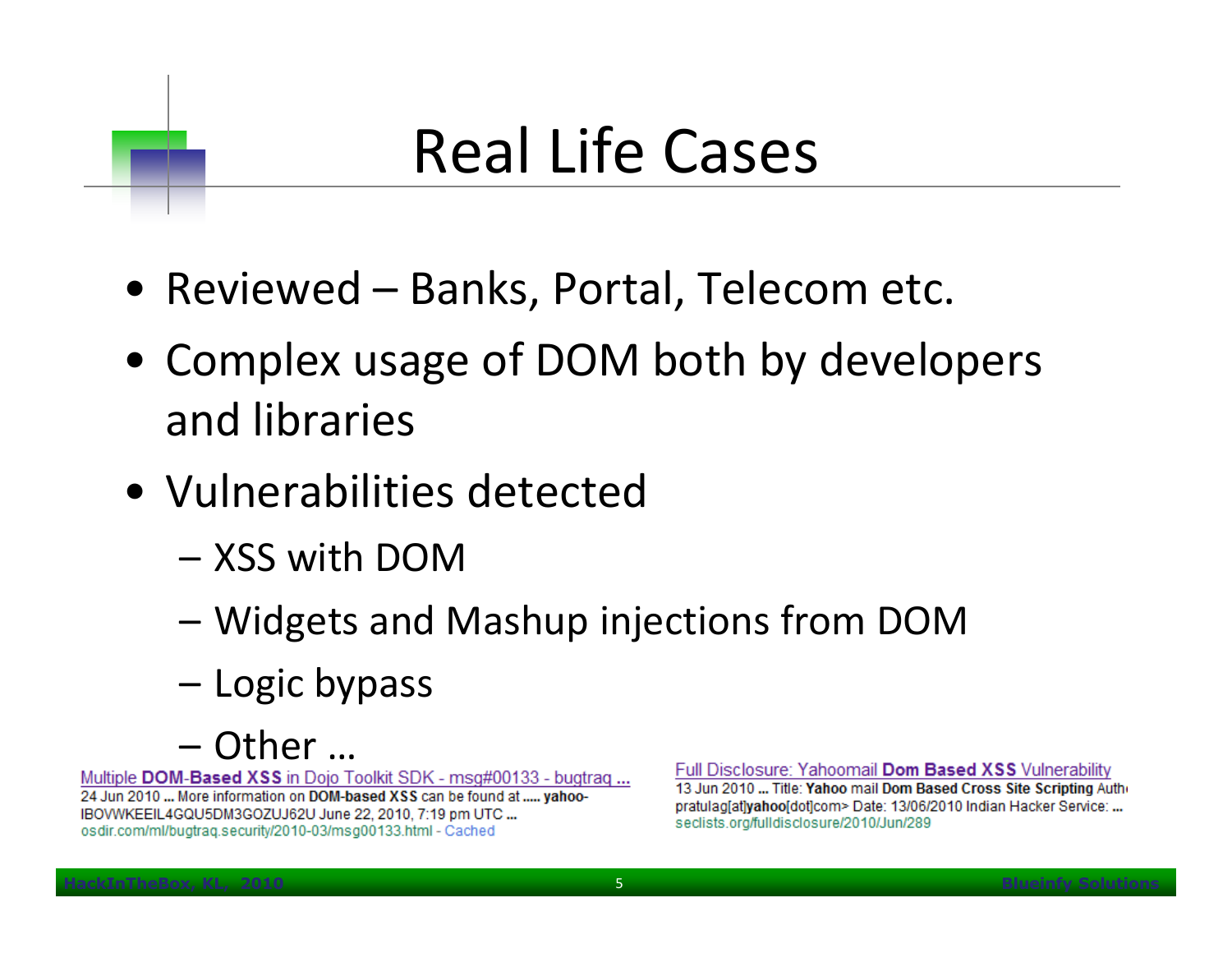# Client Side Attacks

- Malware and Attacks are centered around browser
- DOM is an active part of Browser and popular attack point
- XSS is one of the major threats to applications
- CSRF and some other client side attacks are on the rise.
- Web 2.0 exposing attack surface Widgets, Mashups etc.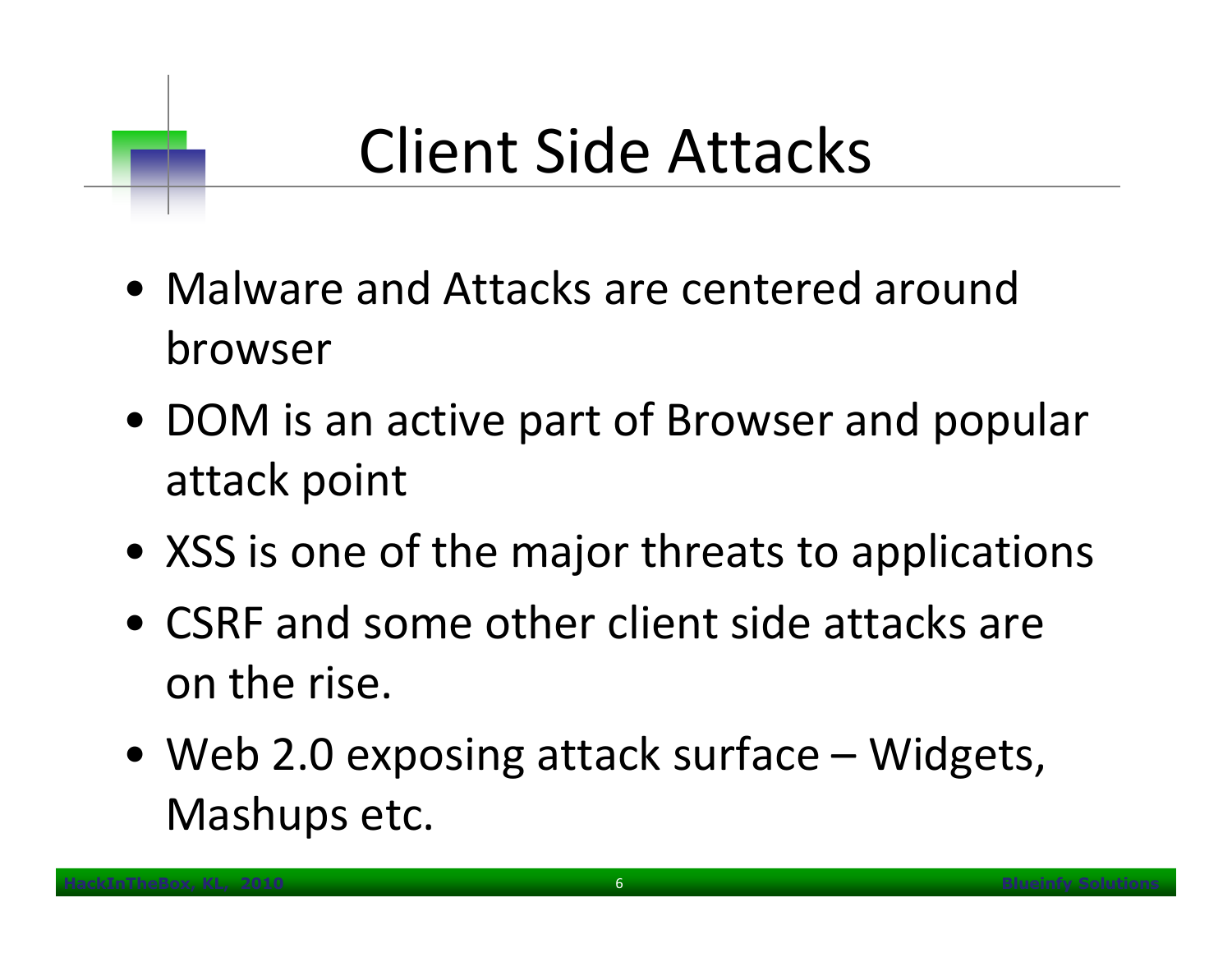# Attacks & Exploits





Source - WASC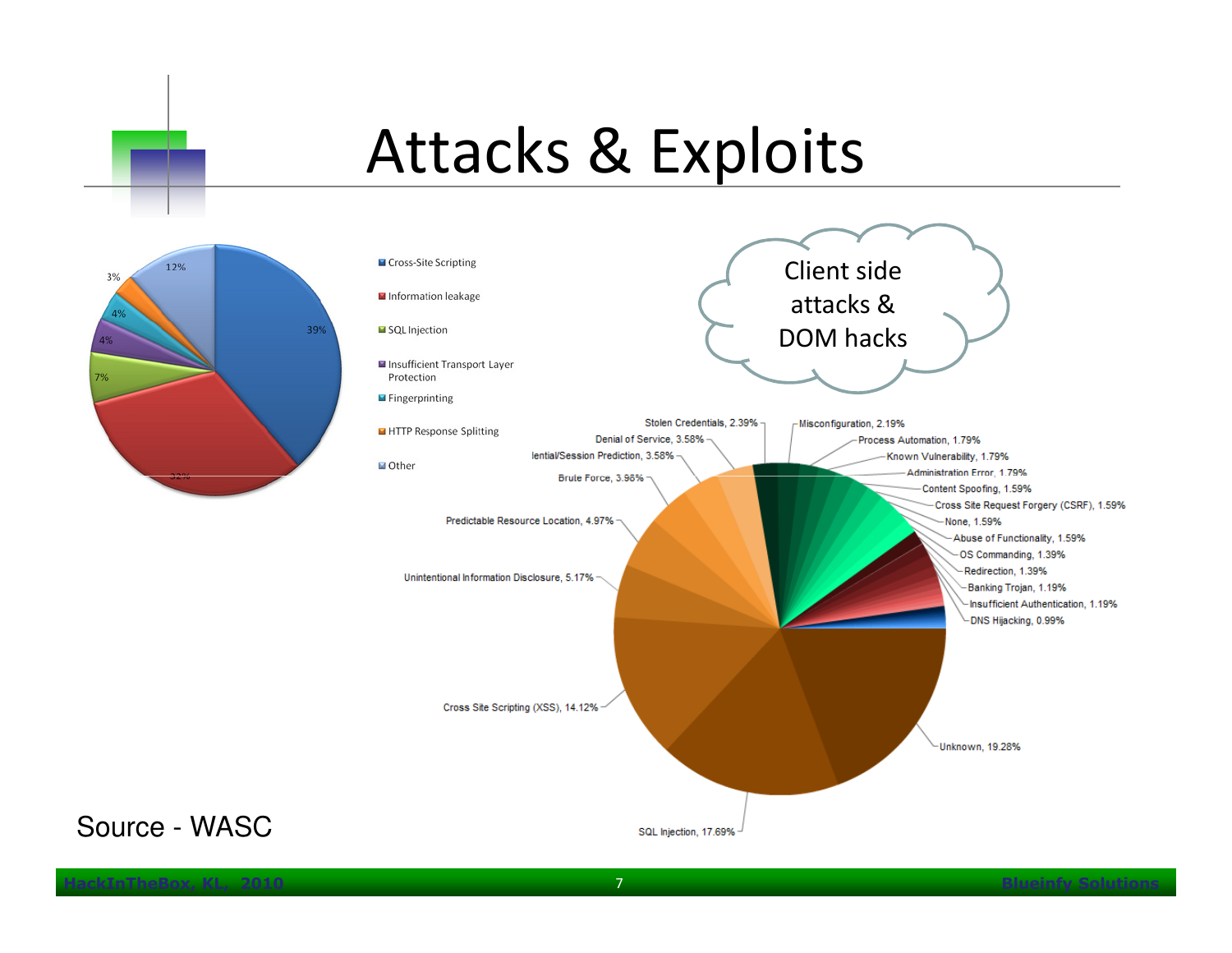

# AppSec dynamics

| New Top Ten 2004                         |                                                                                   |                                                   |
|------------------------------------------|-----------------------------------------------------------------------------------|---------------------------------------------------|
| A1 Unvalidated Input                     | OWASP Top 10 - 2007 (Previous)                                                    | <b>OWASP Top 10 - 2010 (New)</b>                  |
| A2 Broken Access Control                 | A2 - Injection Flaws                                                              | A1 - Injection                                    |
|                                          | A1 - Cross Site Scripting (XSS)                                                   | A2 – Cross Site Scripting (XSS)                   |
| A3 Broken Authentication and Session     | <b>A7 - Broken Authentication and Session Management</b>                          | A3 - Broken Authentication and Session Management |
| Management                               | A4 - <b>Use the Direct Object Reference</b>                                       | A4 - Insecure Direct Object References            |
| A4 Cross Site Scripting (XSS) Flaws      | - Cross Site Request Forgery (CSRF)                                               | A5 - Cross Site Request Forgery (CSRF)            |
| A5 Ruffer Overflows                      | <was -="" 2004="" a10="" configuration="" insecure="" management="" t10=""></was> | A6 - Security Misconfiguration (NEW)              |
|                                          | A10 - Failure to Restrict URL Access                                              | A7 - Failure to Restrict URL Access               |
| <b>A6 Injection Flaws</b>                | <not 2007="" in="" t10=""></not>                                                  | A8 - Unvalidated Redirects and Forwards (NEW)     |
| A7 Improper Error Handling               | A8 - Insecure Cryptographic Storage                                               | A9 - Insecure Cryptographic Storage               |
| A8 Insecure Storage                      | A9 - Insecure Communications                                                      | A10 - Insufficient Transport Layer Protection     |
| AQ Denial of Service                     | A3 - Malicious File Execution                                                     | <dropped 2010="" from="" t10=""></dropped>        |
| A10 Insecure Configuration<br>Management | A6 - Information Leakage and Improper Error Handling                              | <dropped 2010="" from="" t10=""></dropped>        |

#### Source - OWASP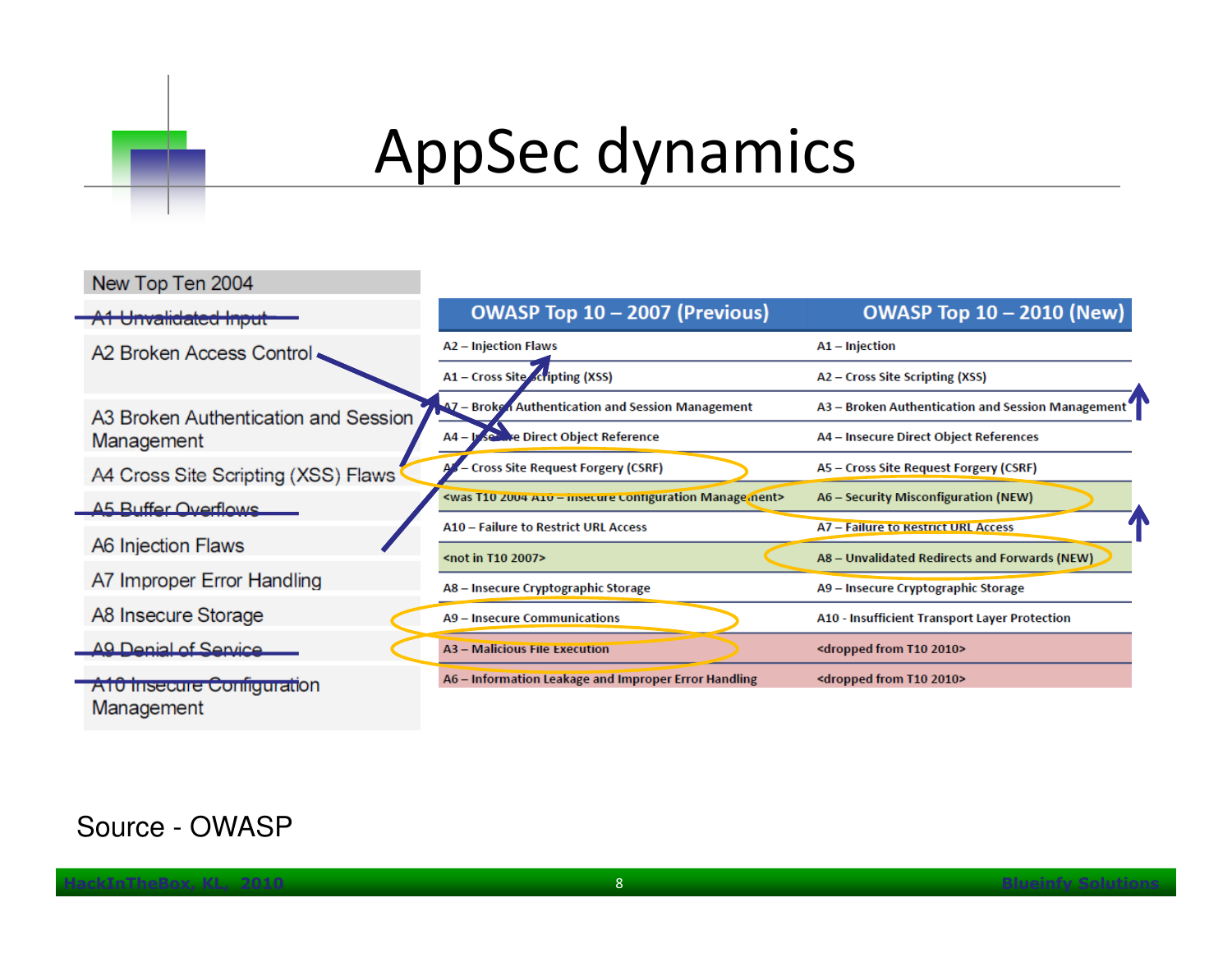#### Architecture and DOM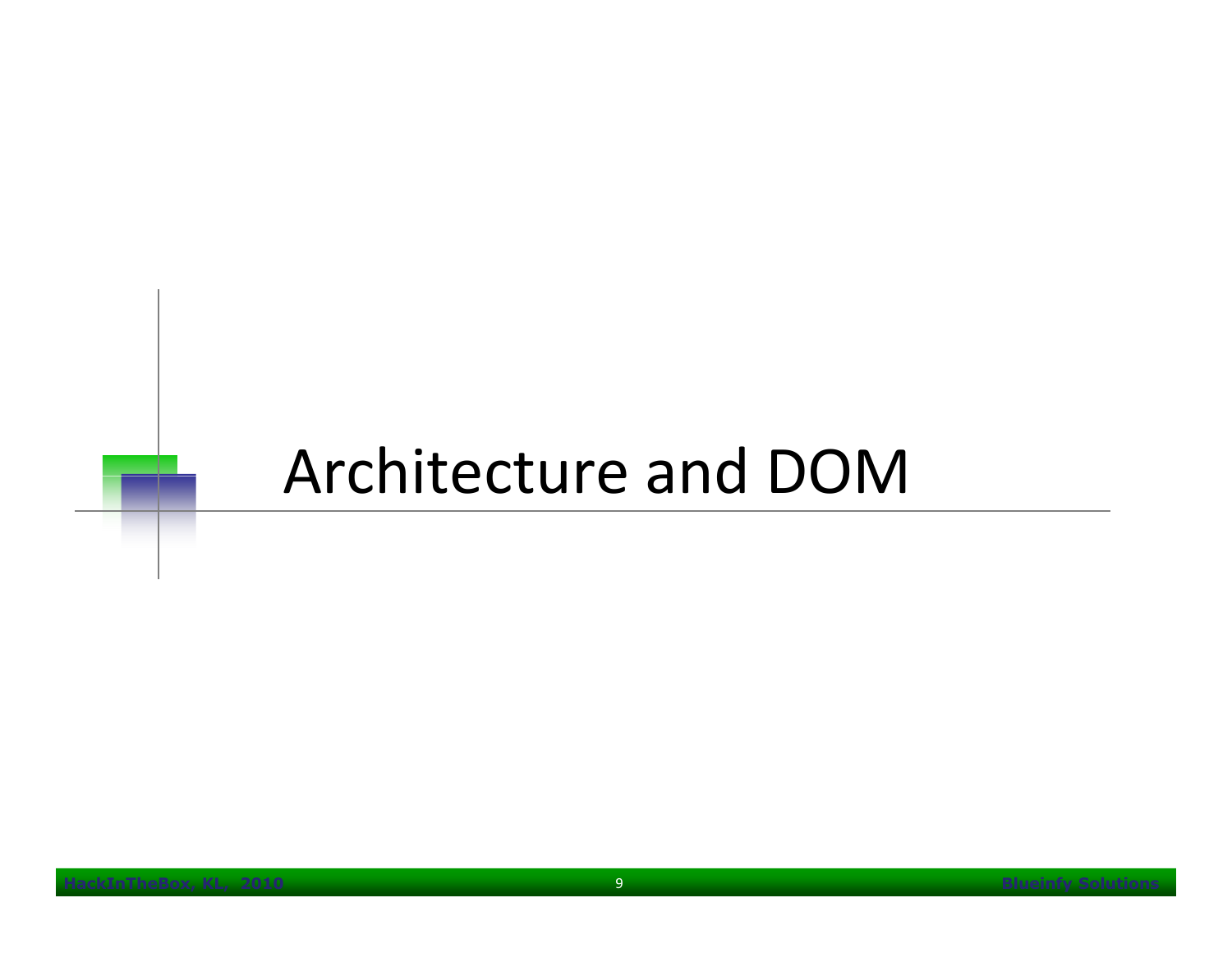#### Web 2.0 & DOM usage

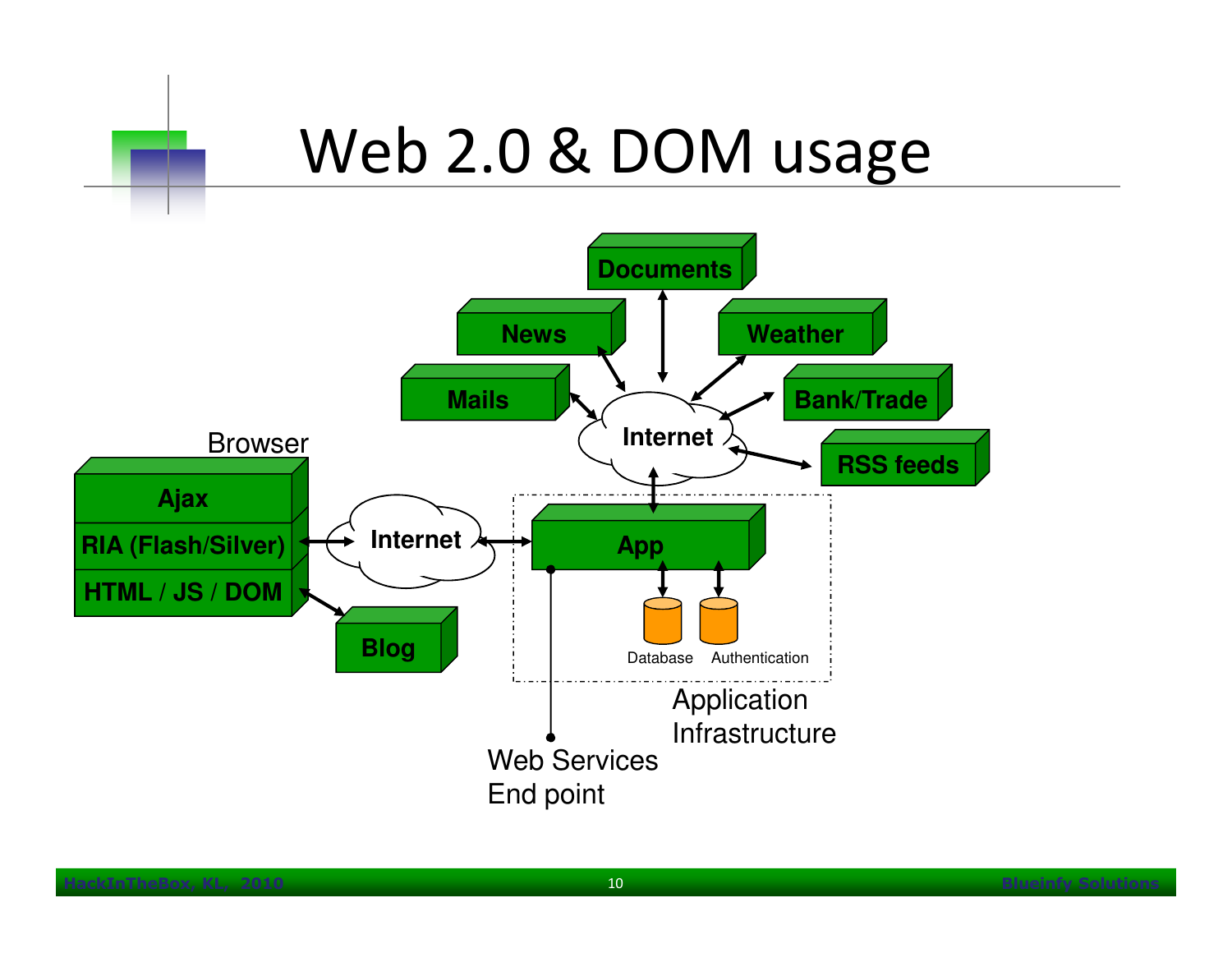### Application Layout

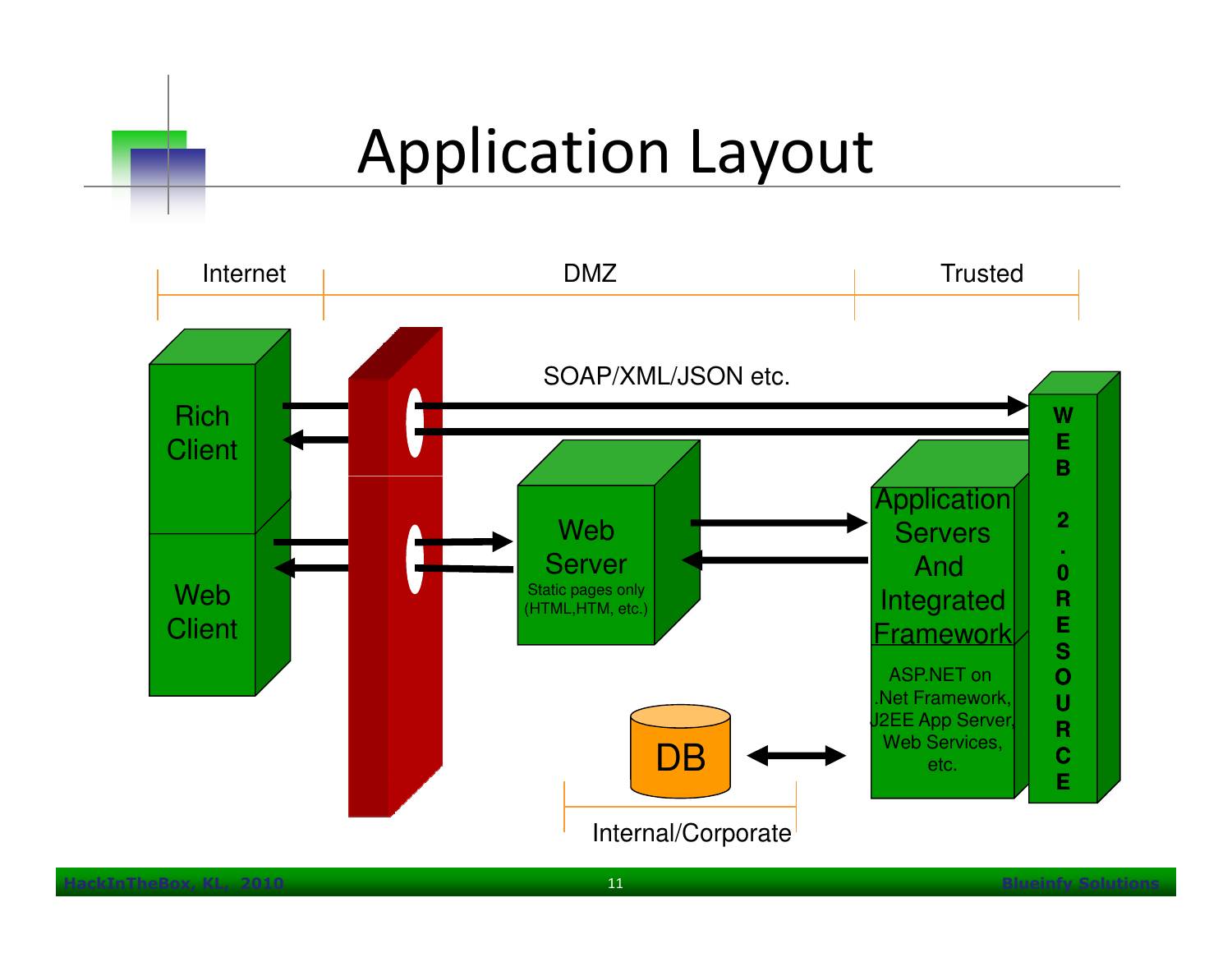# Demos

- Web 2.0 Application Demo
- Identifying backend resources hidden in the DOM or JavaScripts
- Quick look at Java based 2.0 applications  $DWR/Struts$  , and the contract of  $R$  and  $R$  and  $R$  and  $R$  and  $R$  and  $R$  and  $R$  and  $R$  and  $R$  and  $R$  and  $R$  and  $R$  and  $R$  and  $R$  and  $R$  and  $R$  and  $R$  and  $R$  and  $R$  and  $R$  and  $R$  and  $R$  and  $R$  and  $R$  and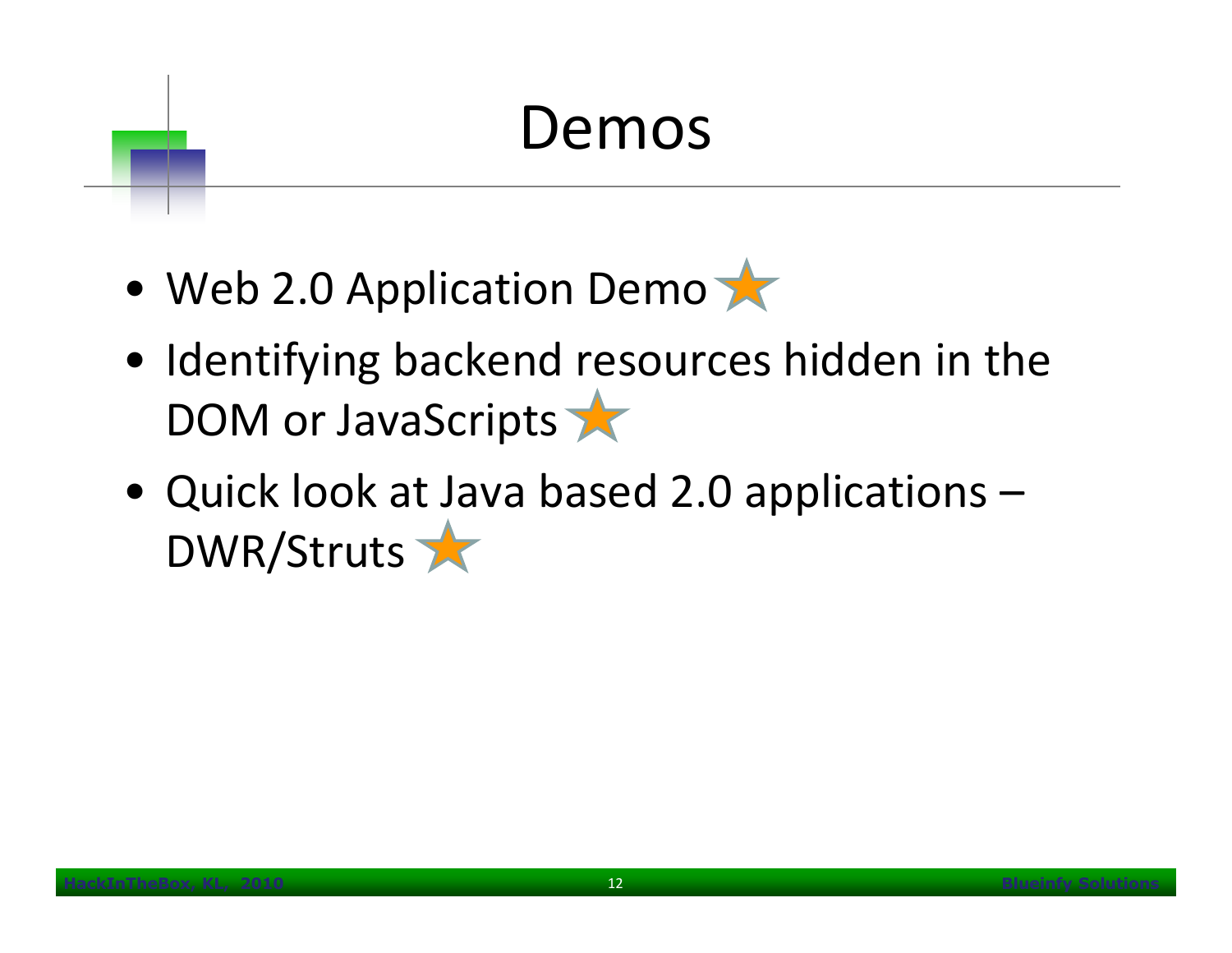# Browser/Application View

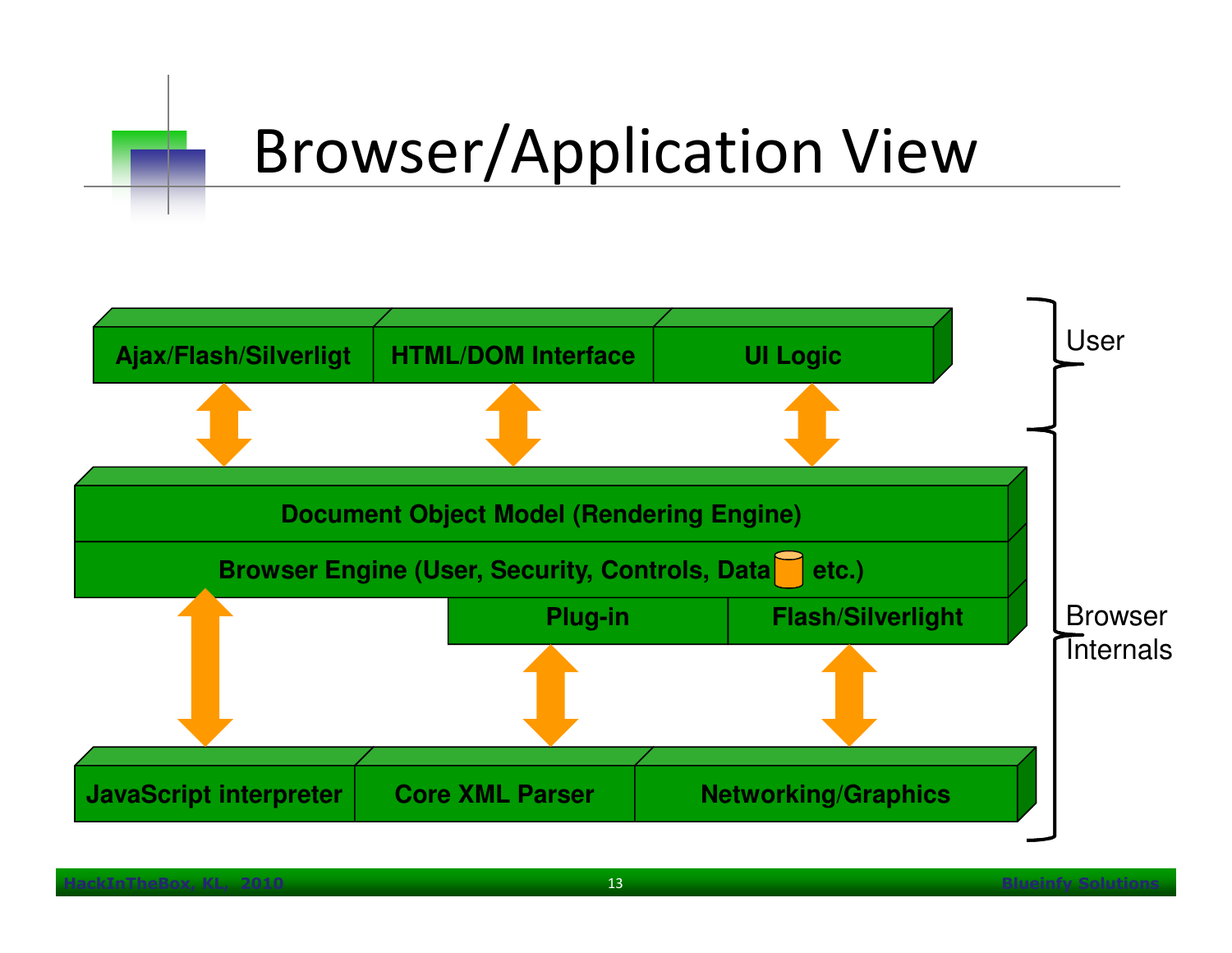# DOM Calls

• Ajax/Flash/Silverlight – Async Calls

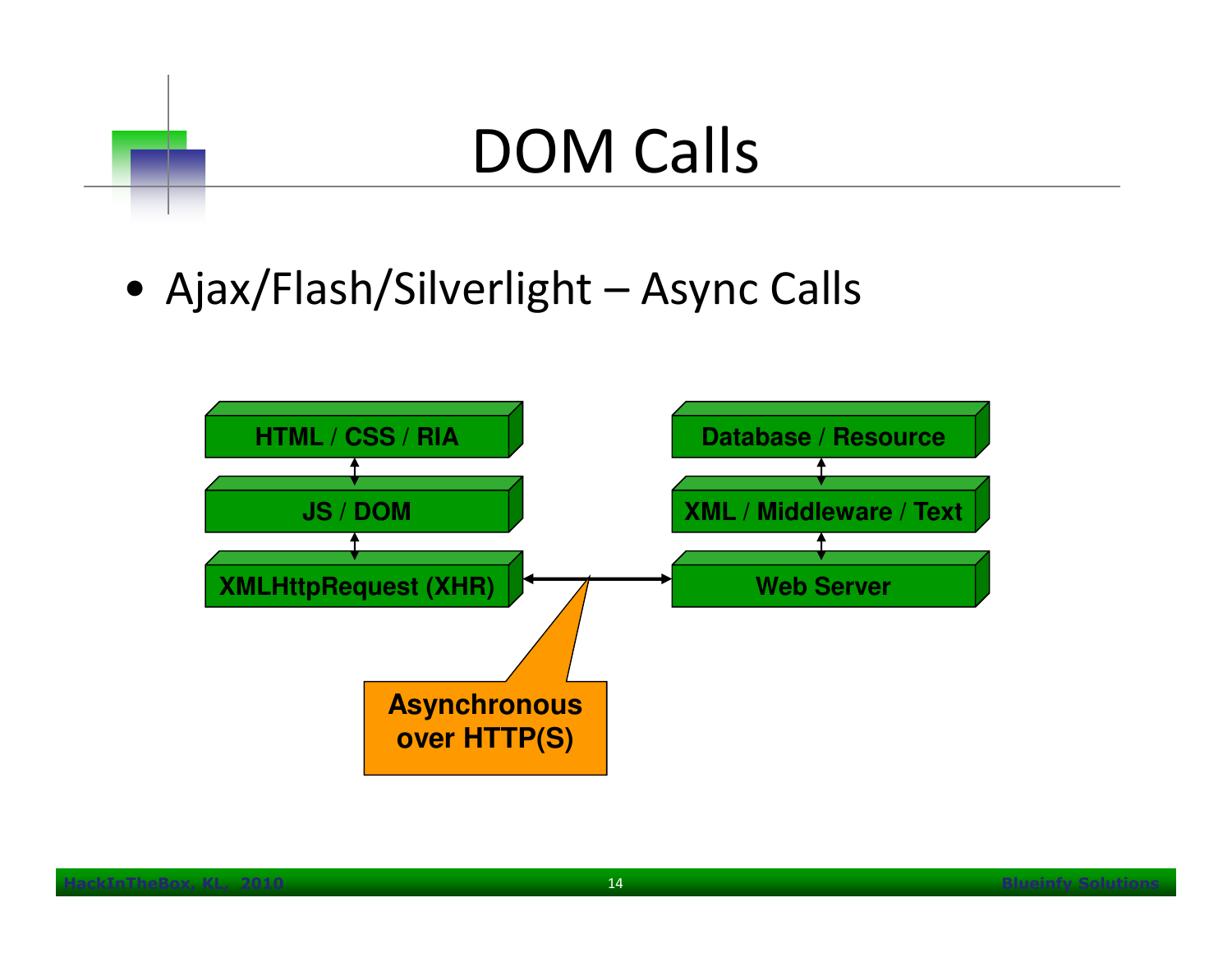# DOM Calls

| Inspect Clear Profile                                                                                                                                                                                        |                                                                                                                                                                                                                                                              |  |  |
|--------------------------------------------------------------------------------------------------------------------------------------------------------------------------------------------------------------|--------------------------------------------------------------------------------------------------------------------------------------------------------------------------------------------------------------------------------------------------------------|--|--|
| <b>Script</b><br><b>Console</b><br><b>HTML</b><br><b>DOM</b><br><b>Net</b><br>CSS <sub>1</sub>                                                                                                               |                                                                                                                                                                                                                                                              |  |  |
| $\Box$ GET http://localhost/demos/ajax/ajax-struct/myjson.txt <i>(63ms)</i>                                                                                                                                  |                                                                                                                                                                                                                                                              |  |  |
| <b>Headers</b> Response                                                                                                                                                                                      |                                                                                                                                                                                                                                                              |  |  |
| { "firstName": "John", "lastName": "Smith", "address": { "streetAddress": "21 2nd Street", "city": "New<br>York", "state": "NY", "postalCode": 10021 }, "phoneNumbers": [ "212 732-1234", "646 123-4567" ] } |                                                                                                                                                                                                                                                              |  |  |
| Inspect Clear Profile<br>XML                                                                                                                                                                                 | Inspect Clear Profile<br><b>JS-Scru</b>                                                                                                                                                                                                                      |  |  |
| <b>Console</b><br><b>HTML</b><br><b>Script</b><br><b>Net</b><br><b>CSS</b><br><b>DOM</b>                                                                                                                     | <b>Console</b><br><b>HTML</b><br><b>Script</b><br><b>DOM</b><br><b>Net</b><br>CSS.                                                                                                                                                                           |  |  |
| GET http://localhost/demos/ajax/ajax-struct/profile.xml <i>(47ms)</i>                                                                                                                                        | $\Box$ GET http://localhost/demos/ajax/ajax-struct/js.txt (62ms)                                                                                                                                                                                             |  |  |
| <b>Headers Response</b>                                                                                                                                                                                      | <b>Headers Response</b>                                                                                                                                                                                                                                      |  |  |
| xml version="1.0" encoding="UTF-8"?<br><profile><br/><firstname>John</firstname><br/><lastname>Smith</lastname></profile>                                                                                    | firstname="John";<br>lastname="Smith";<br>number="212-234-9080";                                                                                                                                                                                             |  |  |
| <number>212-675-3292</number>                                                                                                                                                                                | JS-Object<br>Inspect Clear Profile                                                                                                                                                                                                                           |  |  |
|                                                                                                                                                                                                              | Console<br><b>HTML</b><br><b>Script</b><br><b>DOM</b><br><b>Net</b><br>CSS <sub>1</sub>                                                                                                                                                                      |  |  |
| Inspect Clear Profile                                                                                                                                                                                        | $\Box$ GET http://localhost/demos/ajax/ajax-struct/js-object.txt <i>(47ms)</i>                                                                                                                                                                               |  |  |
| <b>Console</b><br><b>HTML</b><br><b>CSS</b><br><b>Script</b><br><b>DOM</b><br><b>Net</b>                                                                                                                     | Headers   Response                                                                                                                                                                                                                                           |  |  |
| $\Box$ GET http://localhost/demos/ajax/ajax-struct/array.txt (78 $ms$ )<br>Headers<br><b>Response</b><br>new Array("John", "Smith", "212-456-2323")                                                          | profile = $\{$<br>firstname : "John",<br>lastname : "Smith",<br>number : "212-234-6758",<br>showfirstname : function() {return this.firstname},<br>showlastname : function()(return this.lastname),<br>shownumber: function()(return this.number),<br>$\}$ ; |  |  |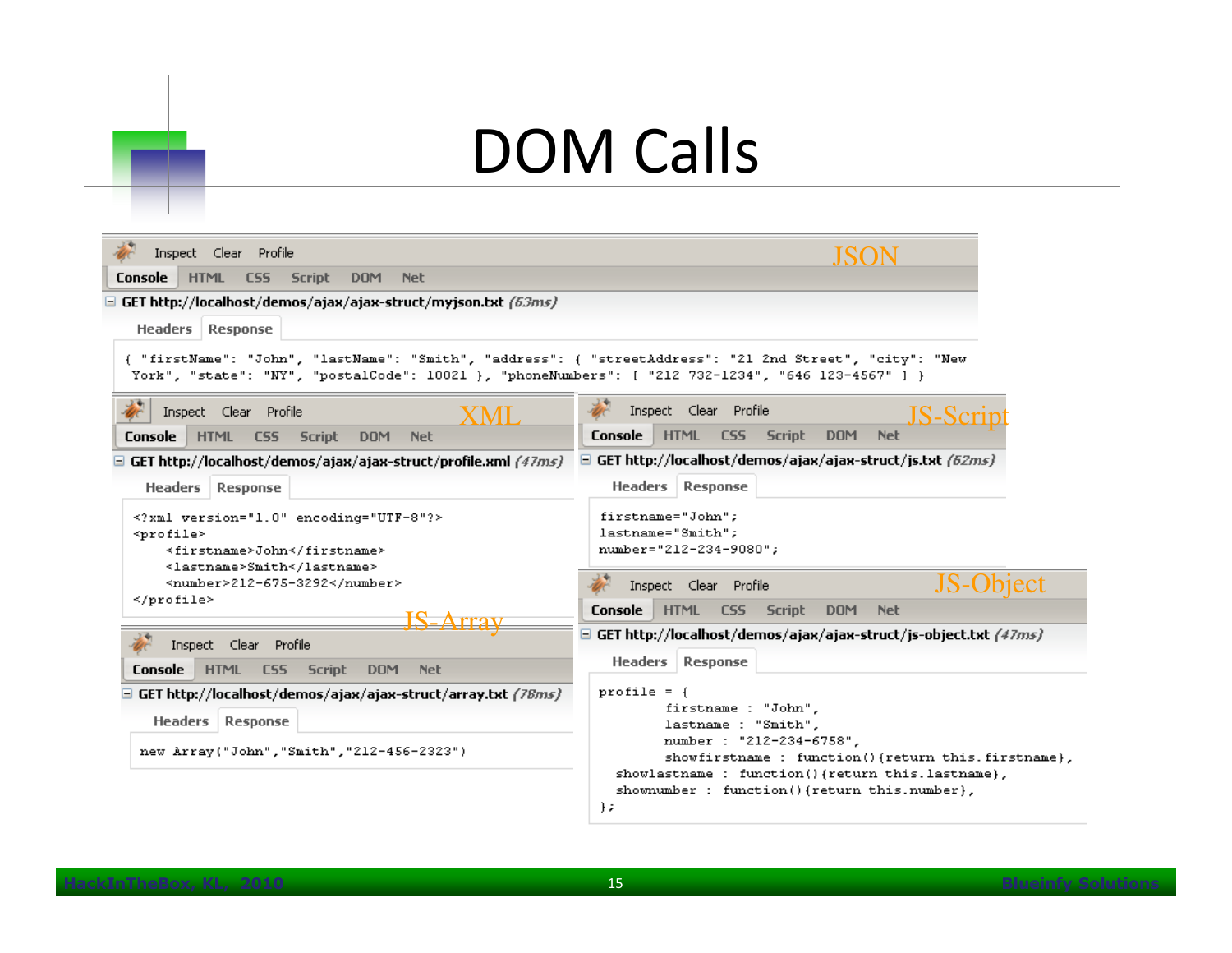#### Demos

- Challenge for automation DOM fetch and harvesting
	- –Can't crawl and extract sites
	- – $-$  DOM drivers required
	- –DOMScan – Loading the DOM and extracting links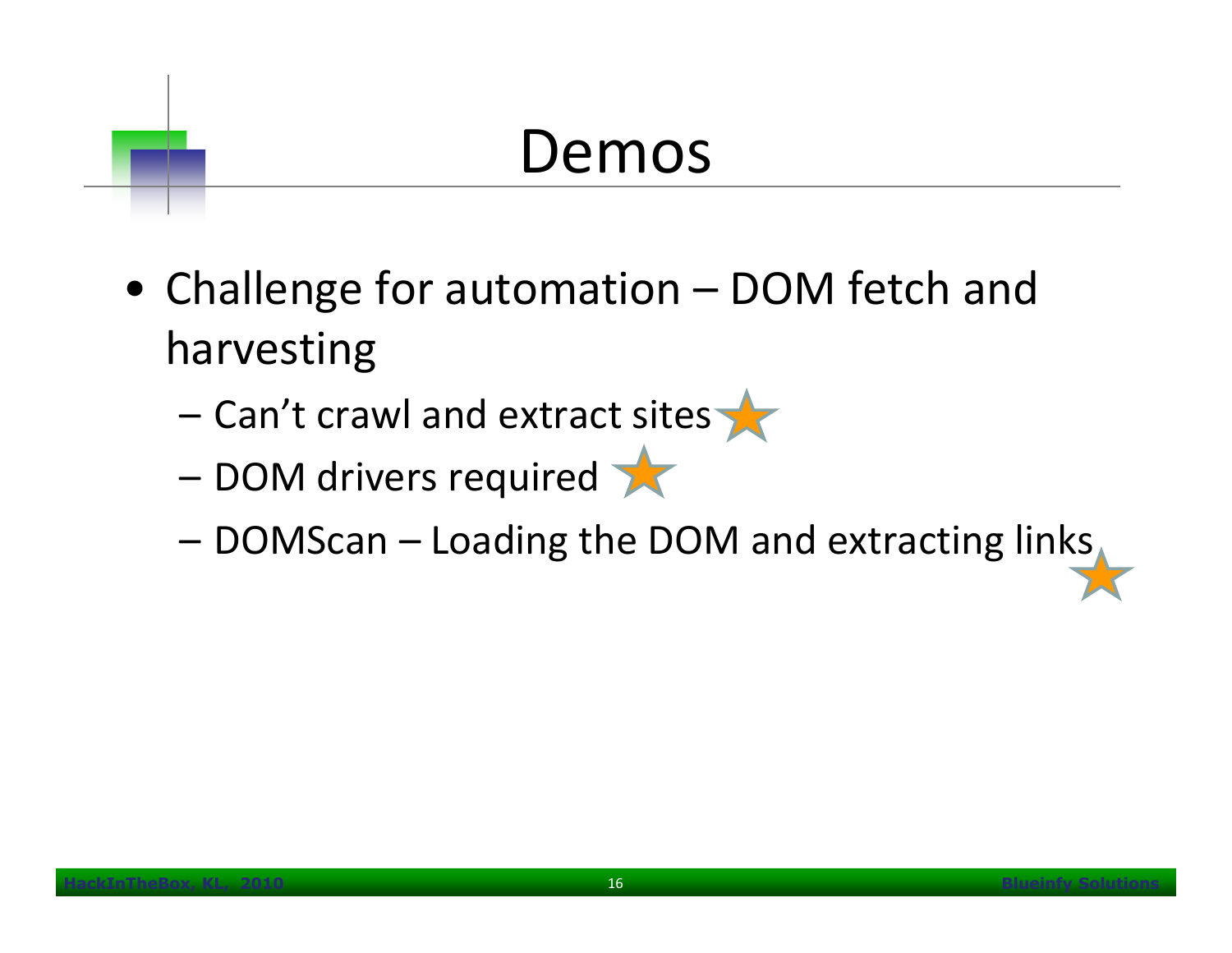#### Attack Surface

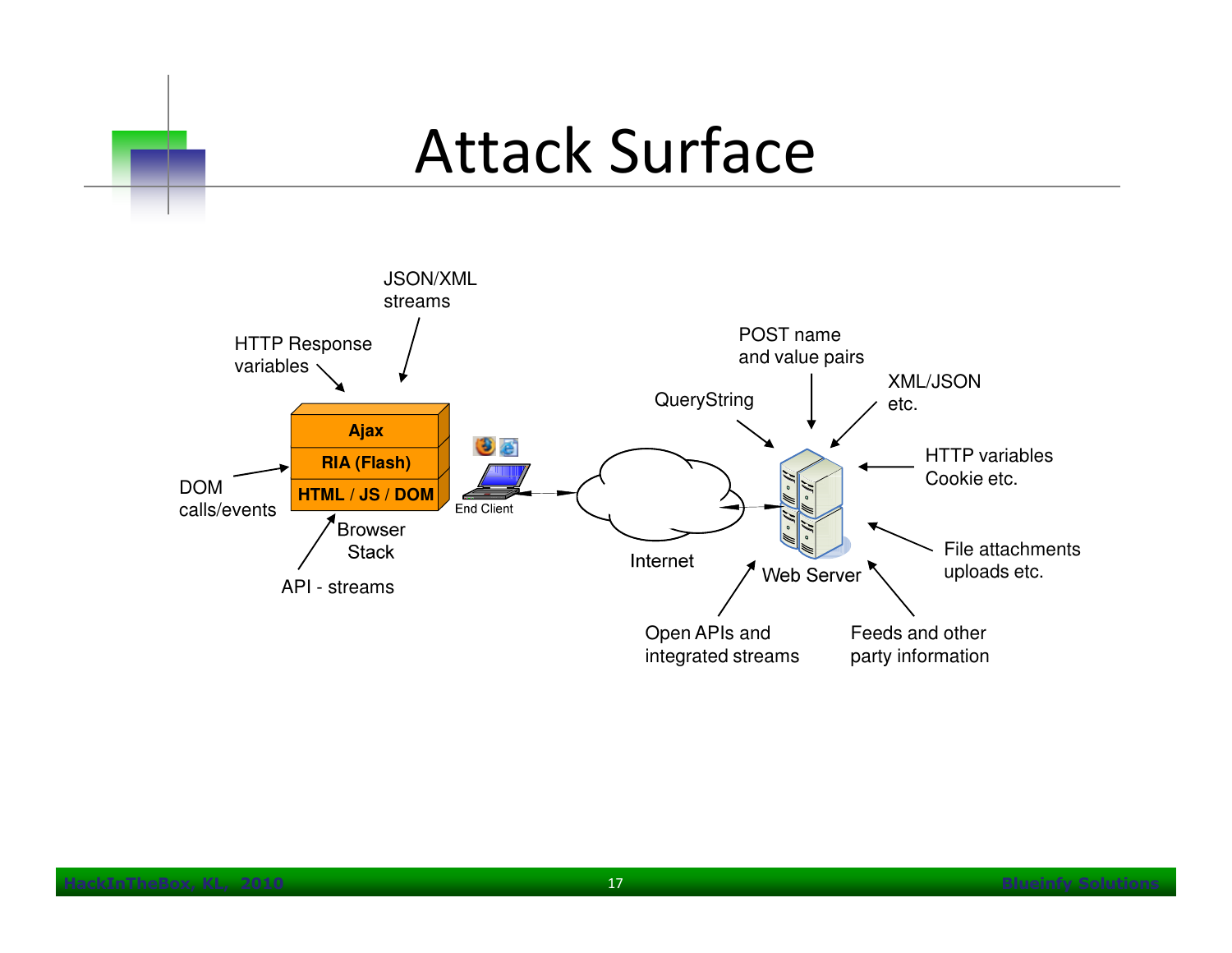# DOM Hacking

- DOM based XSS
- •DOM based request/response/variable stealing
- Flash and DOM access Cross Technology access
- Widgets hacking with DOM
- Feeds and Mashup DOM manipulations
- • CSRF with JSON/XML/AMF (SOP bypass/Proxy channel)
- DOM reverse engineering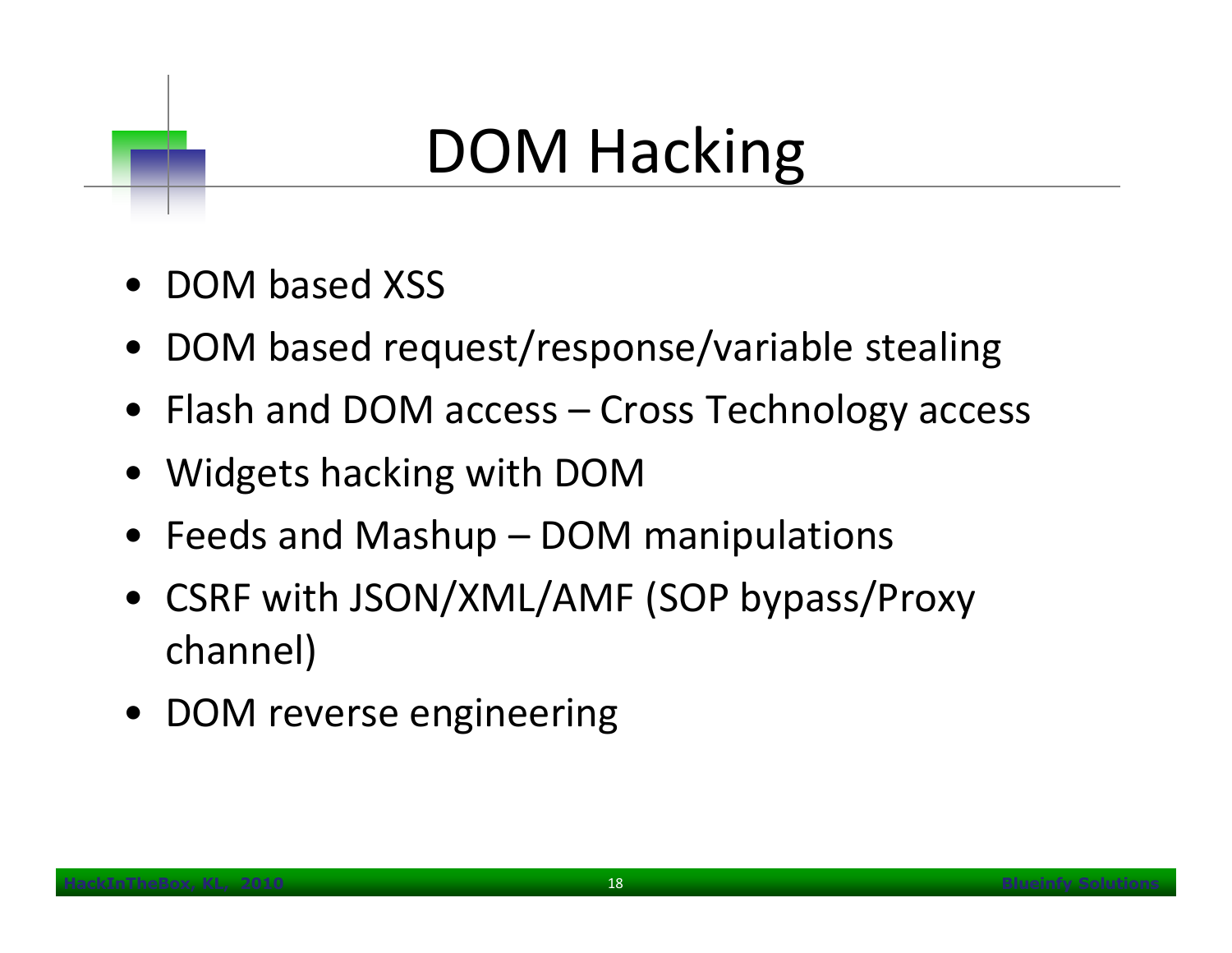# DOM based XSS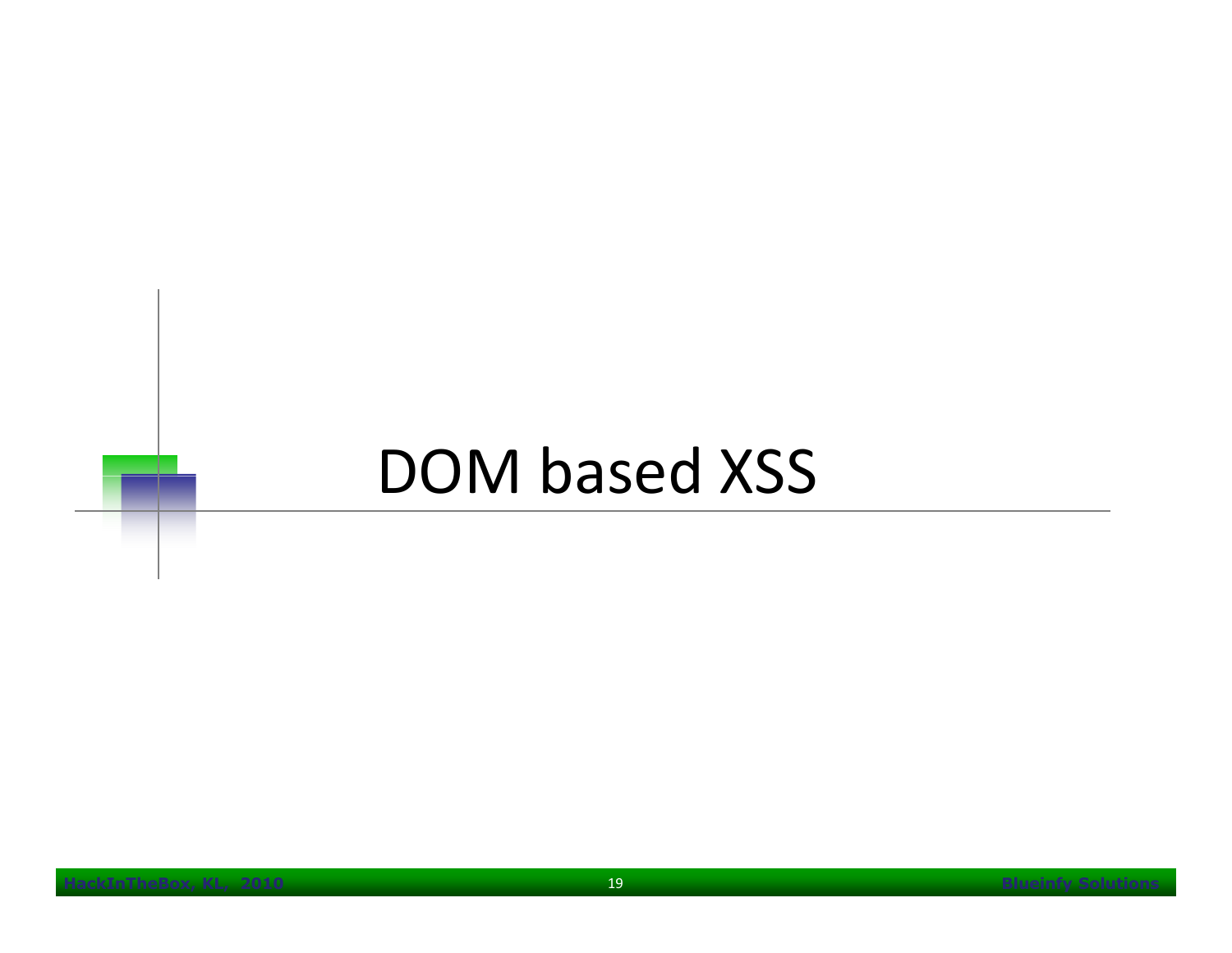# DOM based XSS

- It is a sleeping giant in the Ajax applications
- Root cause
	- DOM is already loaded
	- –Application is single page and DOM remains same
	- – New information coming needs to be injected in using various DOM calls like eval()
	- Information is coming from untrusted sources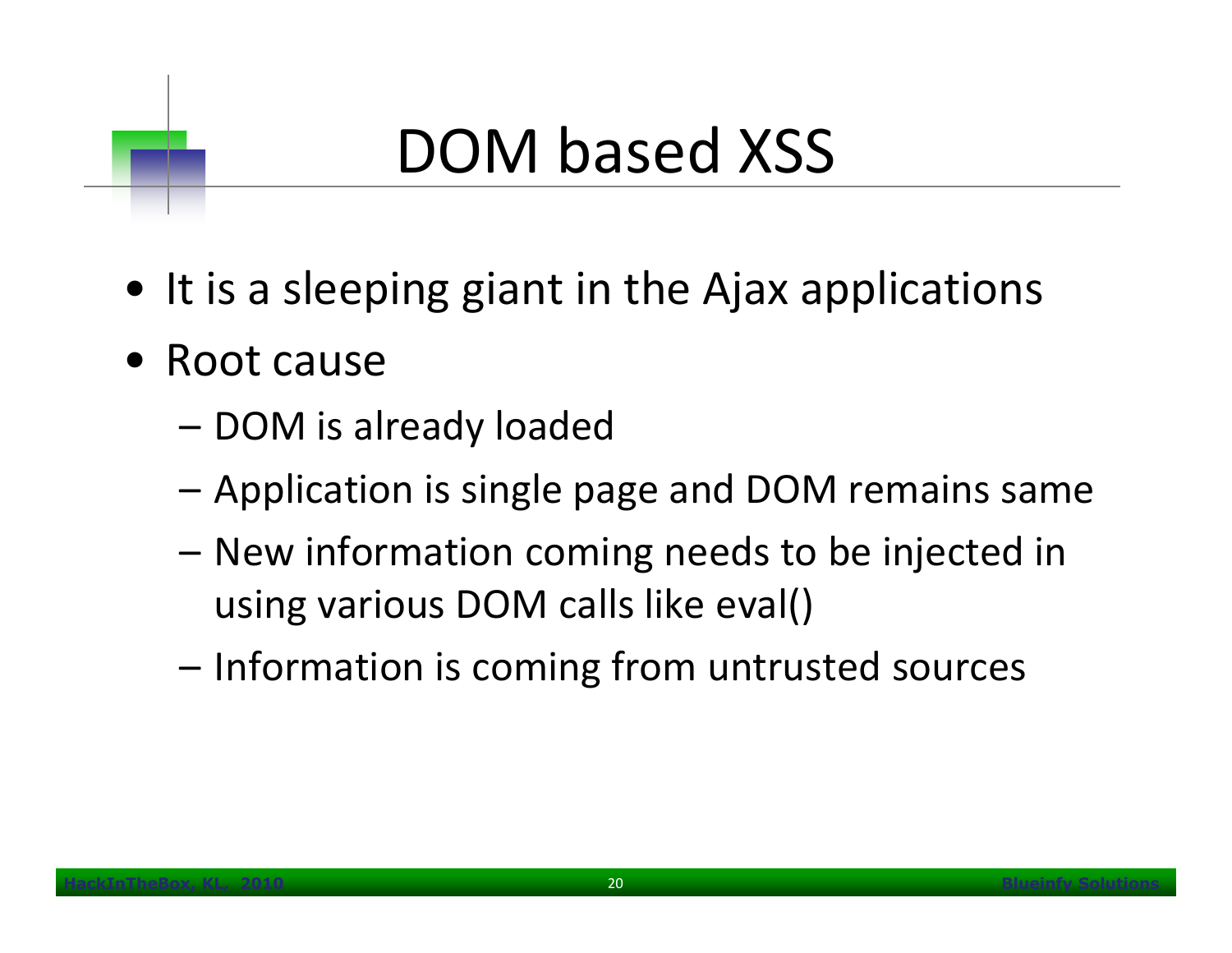## Example cases

- Various different way DOM based XSS can take place
- Example
	- Simple DOM function using URL to process ajax calls
	- – Third party content going into existing DOM and call is not secure
	- – Ajax call from application, what if we make a direct call to the link – JSON may cause XSS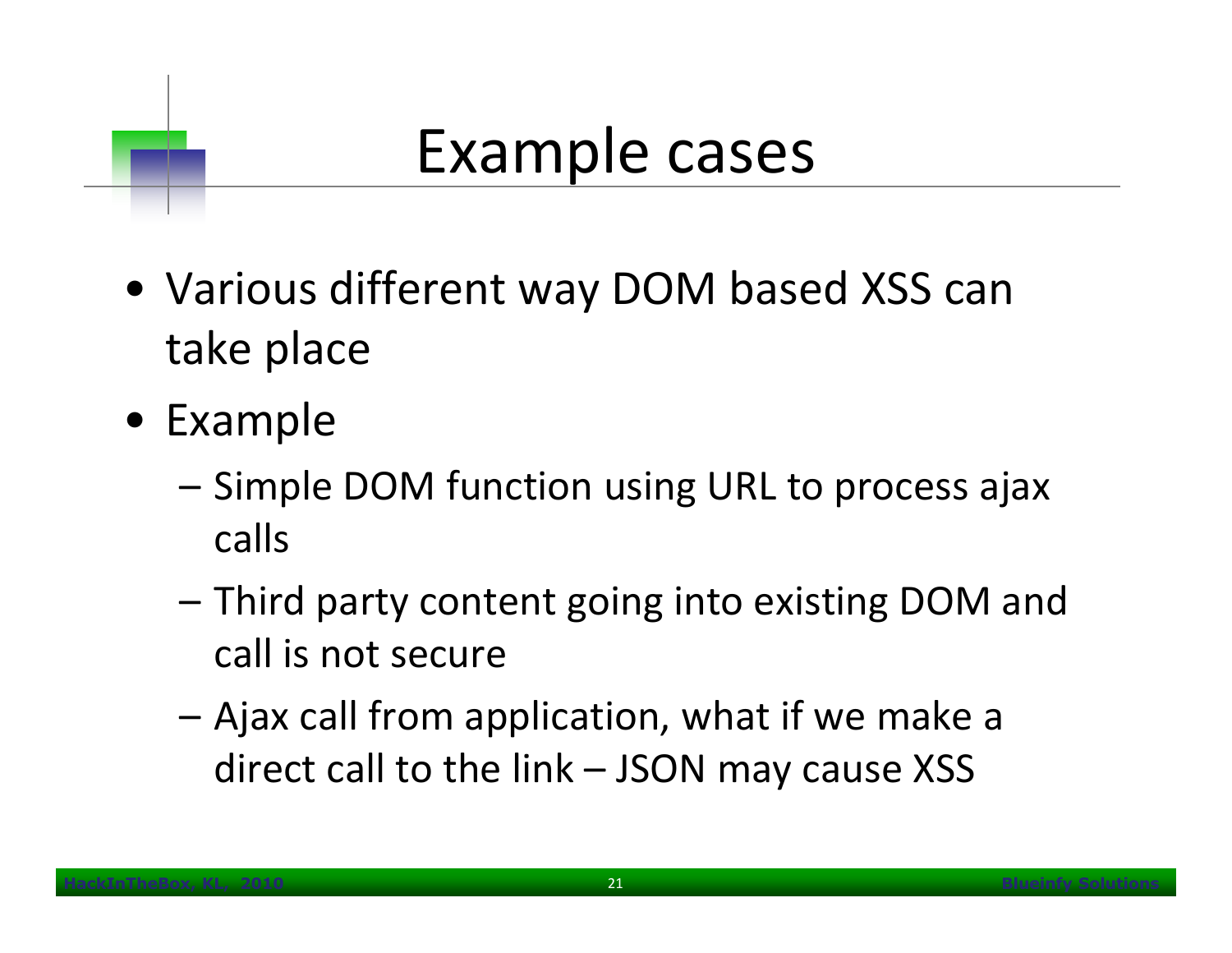# 1. DOM based URL parsing

- Ajax applications are already loaded and developers may be using static function to pass arguments from URL
- For example
	- –hu = window.location.search.substring(1);
	- Above parameter is going to following ajax function
		- eval('getProduct('+ koko.toString()+')');
	- –DOM based XSS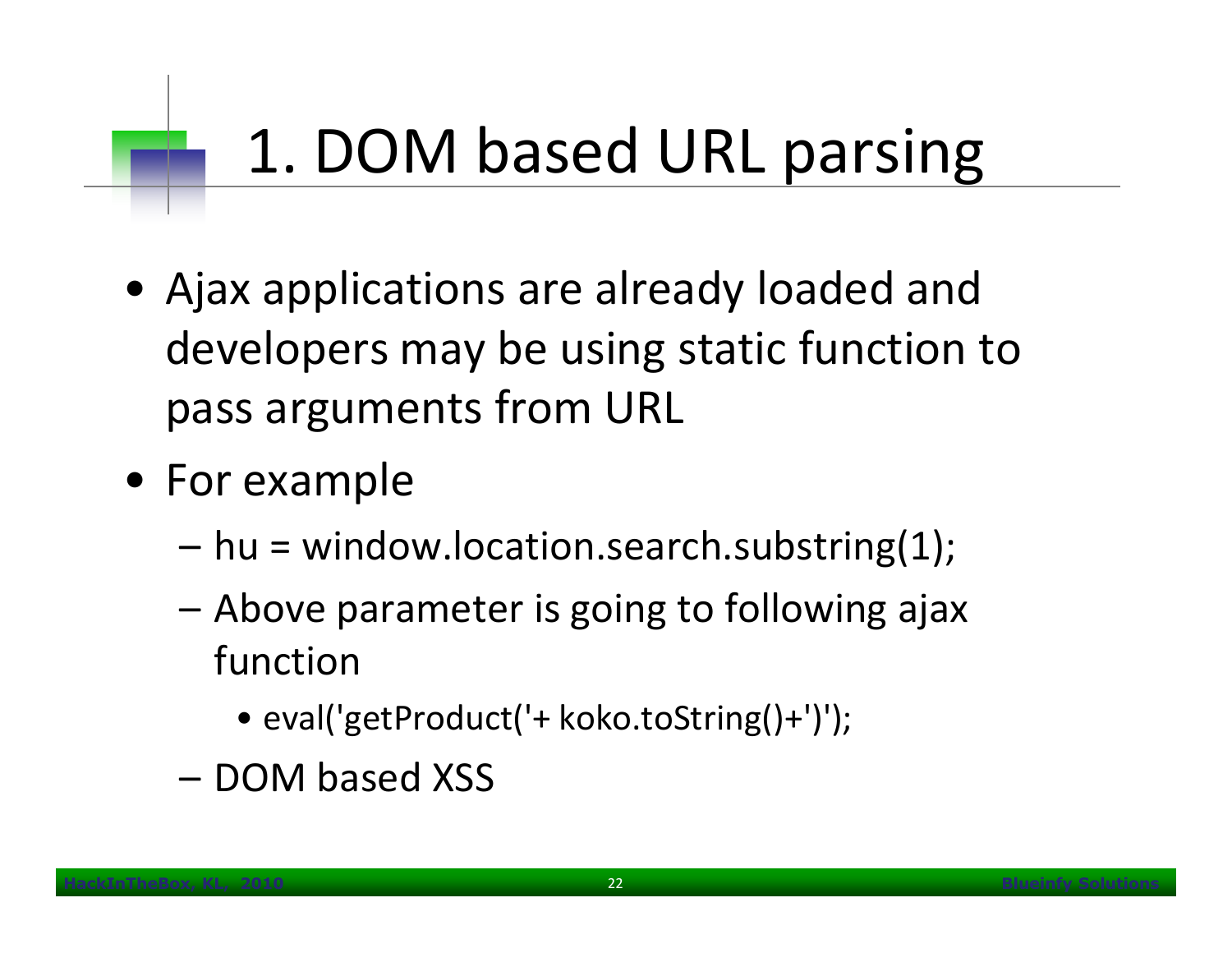#### Demo

- Scanning with DOMScan
- Injecting payload in the call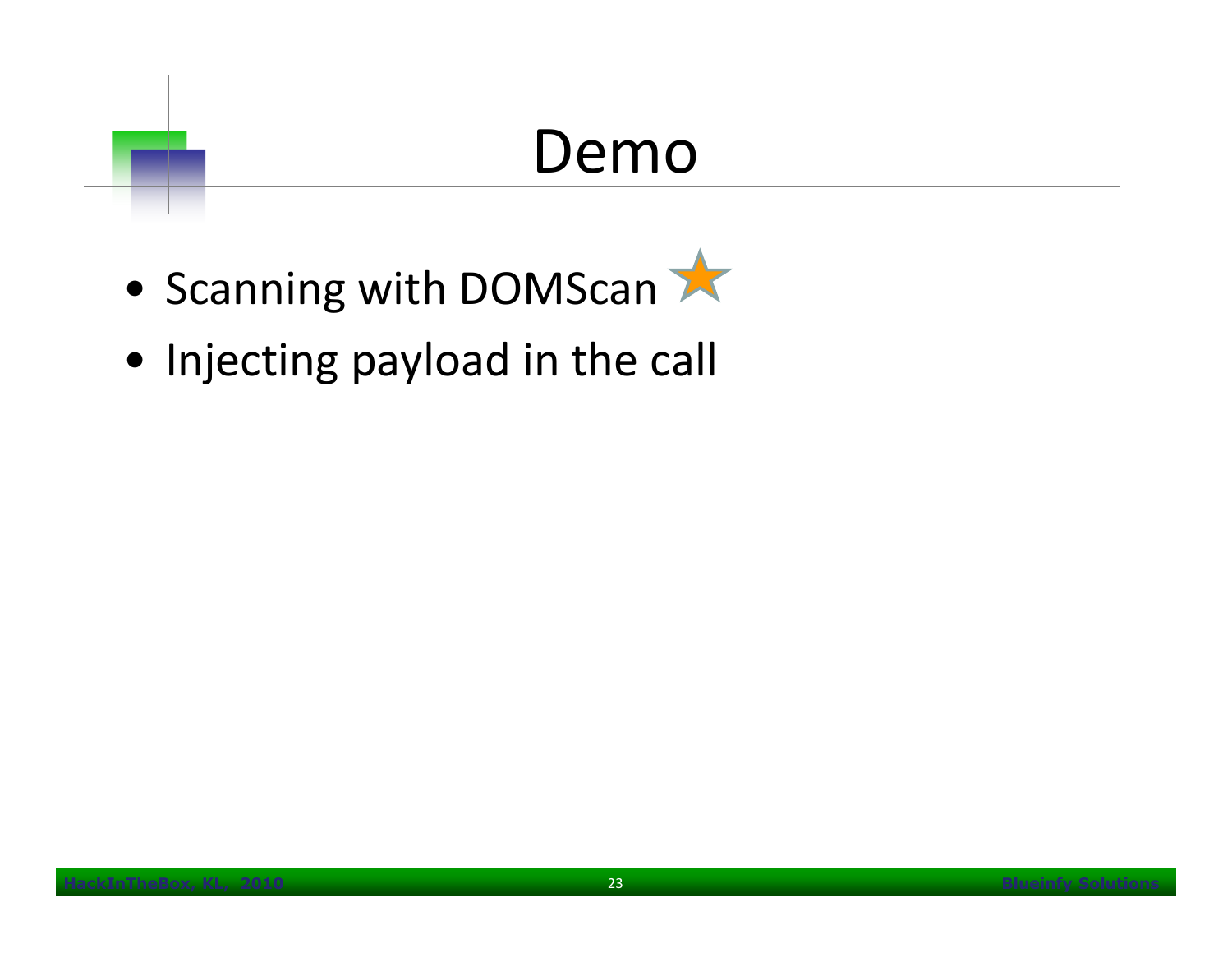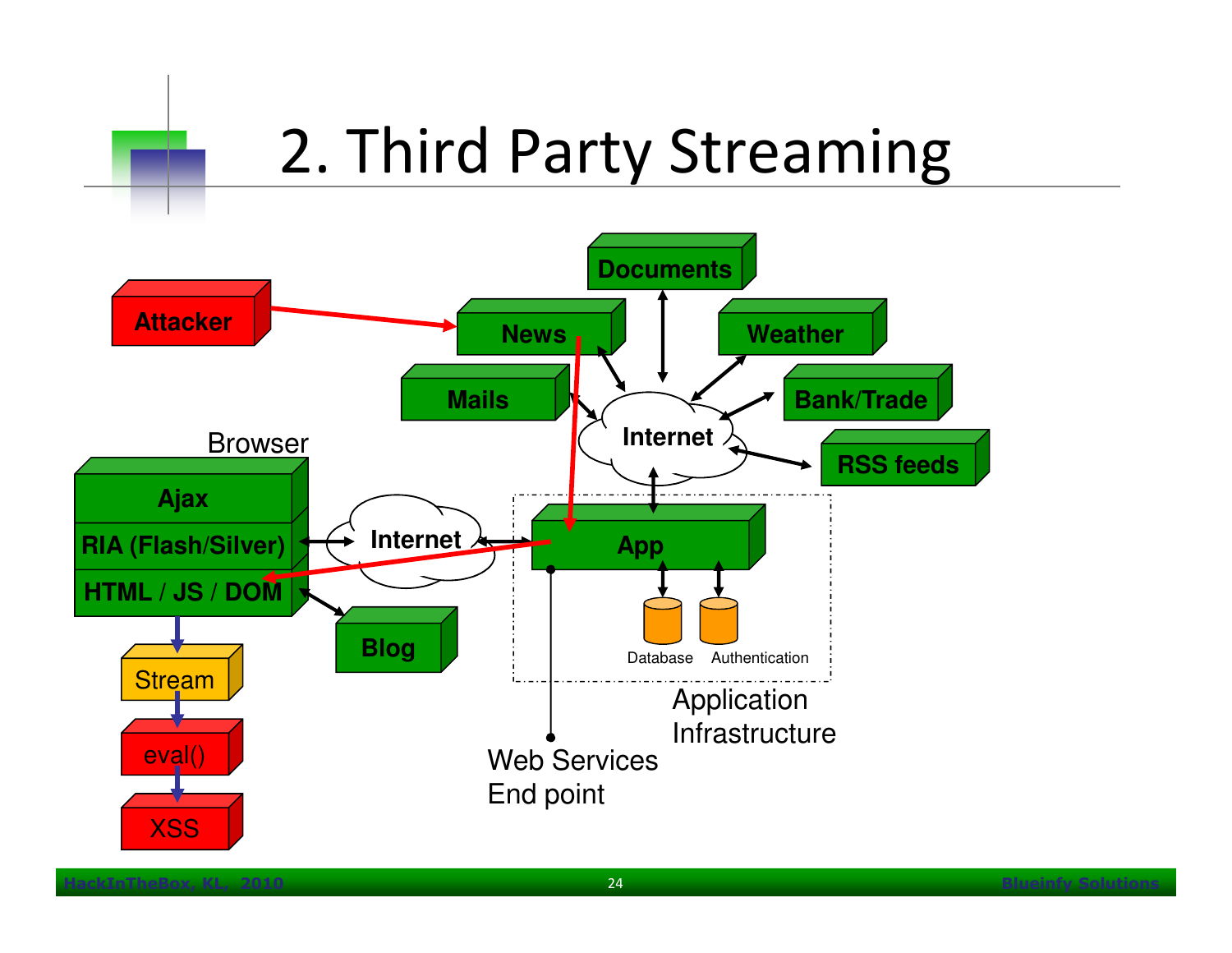#### **Stream processing**

```
if (http.readyState == 4) {
     var response = http.responseText; var p = eval("(" + response + ")");document.open(); document.write(p.firstName+"<br>");
     document.write(p.lastName+"<br>");
     document.write(p.phoneNumbers[0]); document.close();
```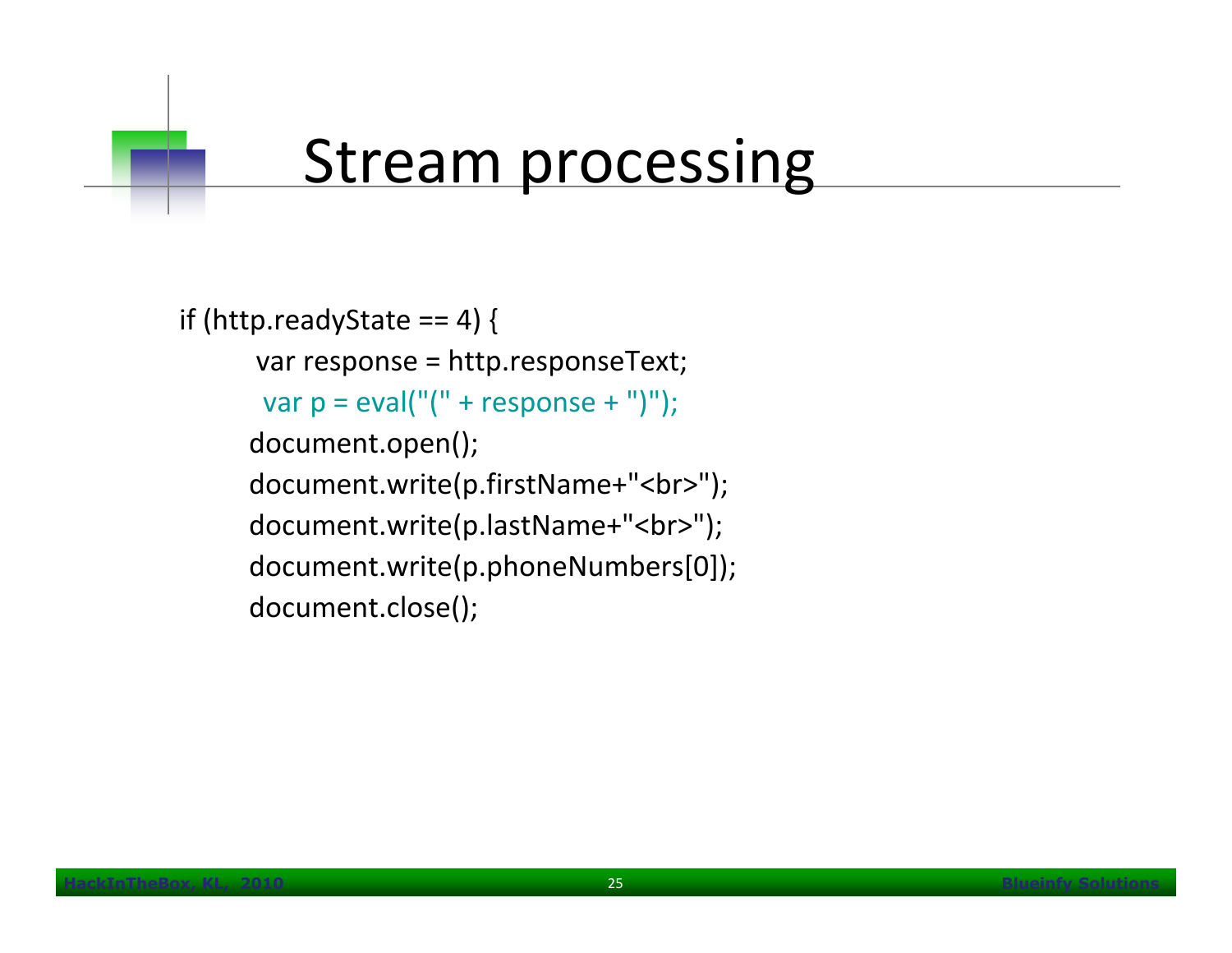# Polluting Streams

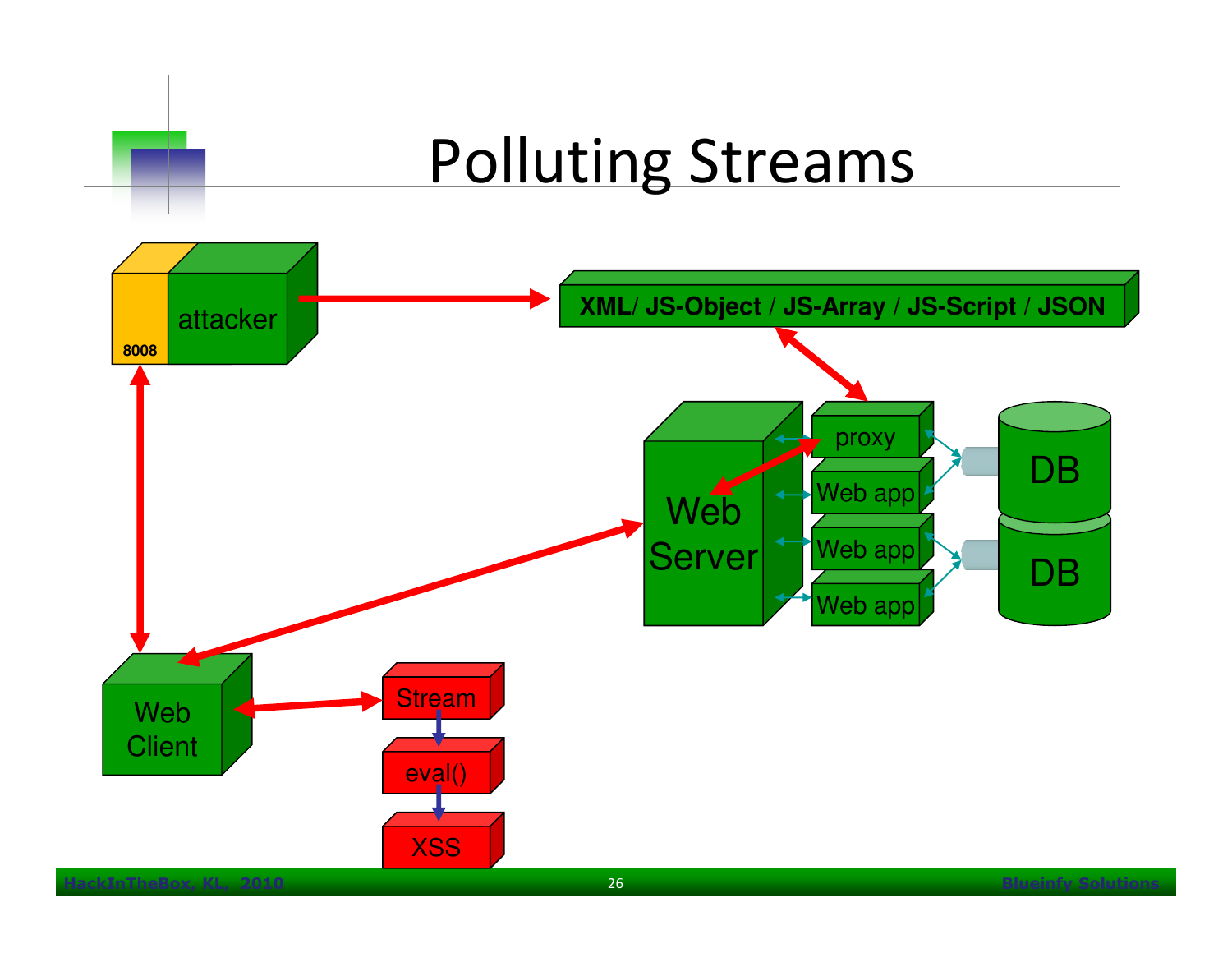# Exploiting DOM calls

document.write(…) document.writeln(…) document.body.innerHtml=… document.forms[0].action=…document.attachEvent(…) document.create…(…) document.execCommand(…) document.body. … window.attachEvent(…) document.location=… document.location.hostname=… document.location.replace(…) document.location.assign(…)  $document.URI = ...$ window.navigate(…)

Example of vulnerableCalls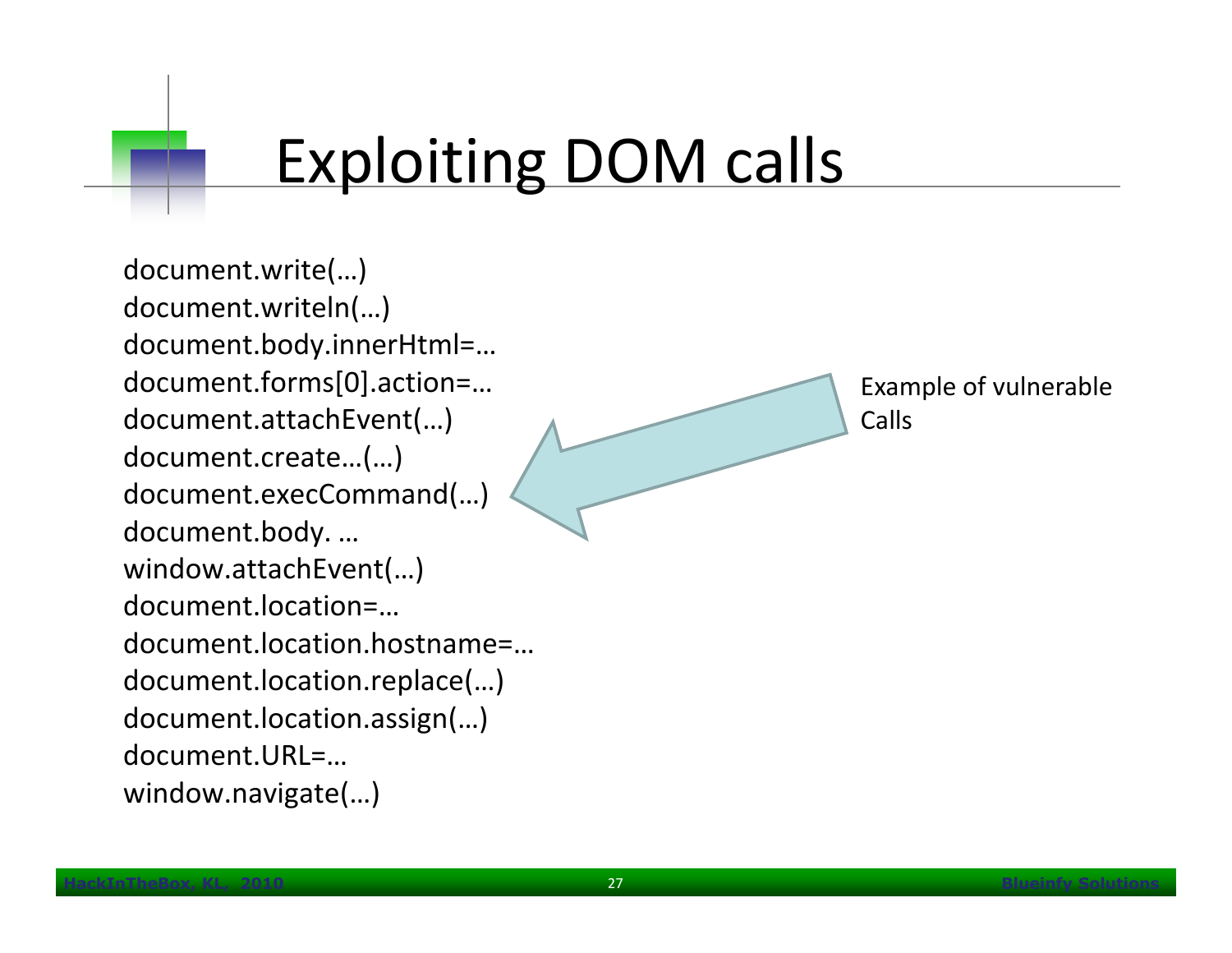#### Demo

- Sample call demo
- DOMScan to identify vulnerability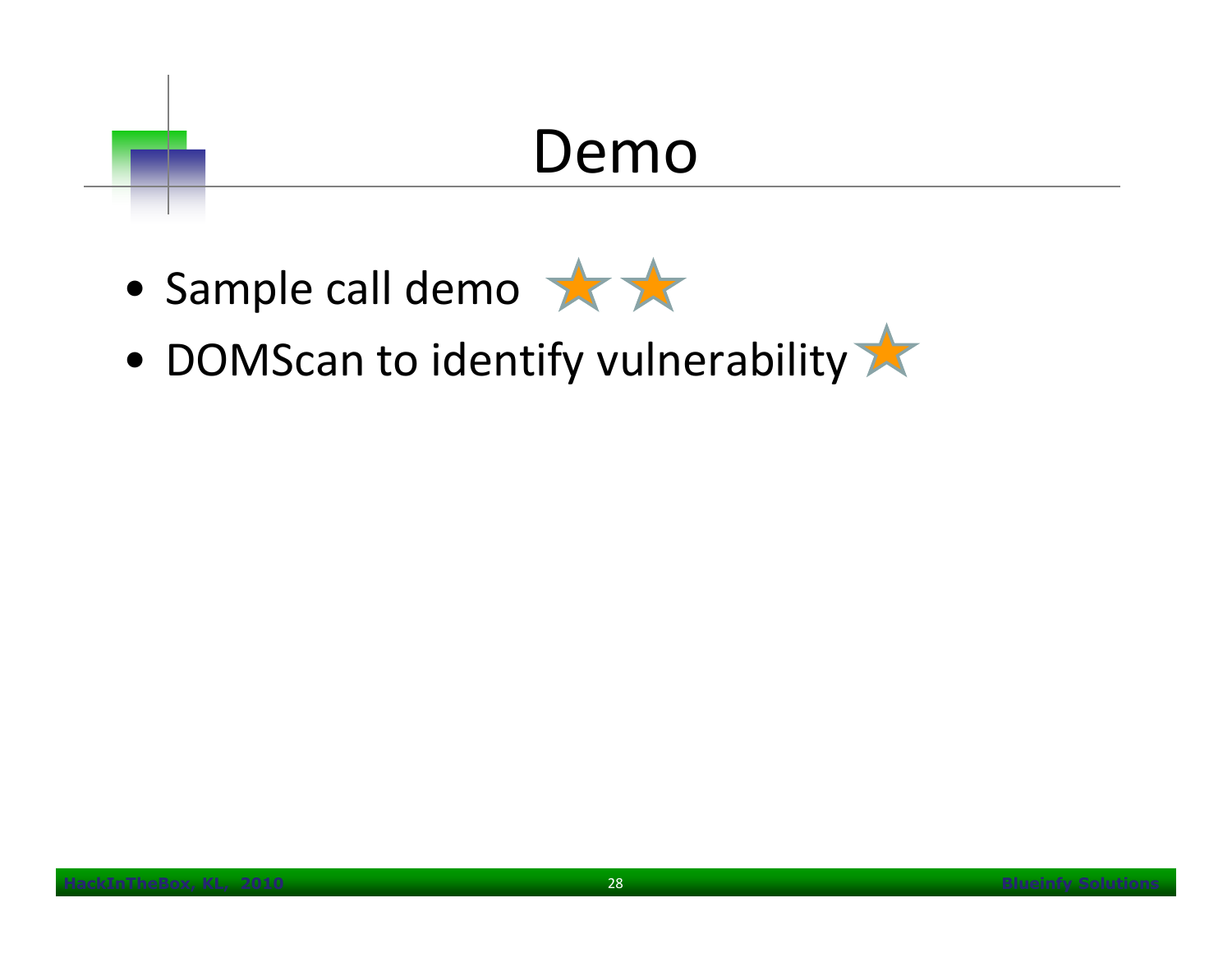# 3. Direct Ajax Call

- Ajax function would be making a back-end call
- Back-end would be returning JSON stream or any other and get injected in DOM
- In some libraries their content type would allow them to get loaded in browser directly
- In that case bypassing DOM processing…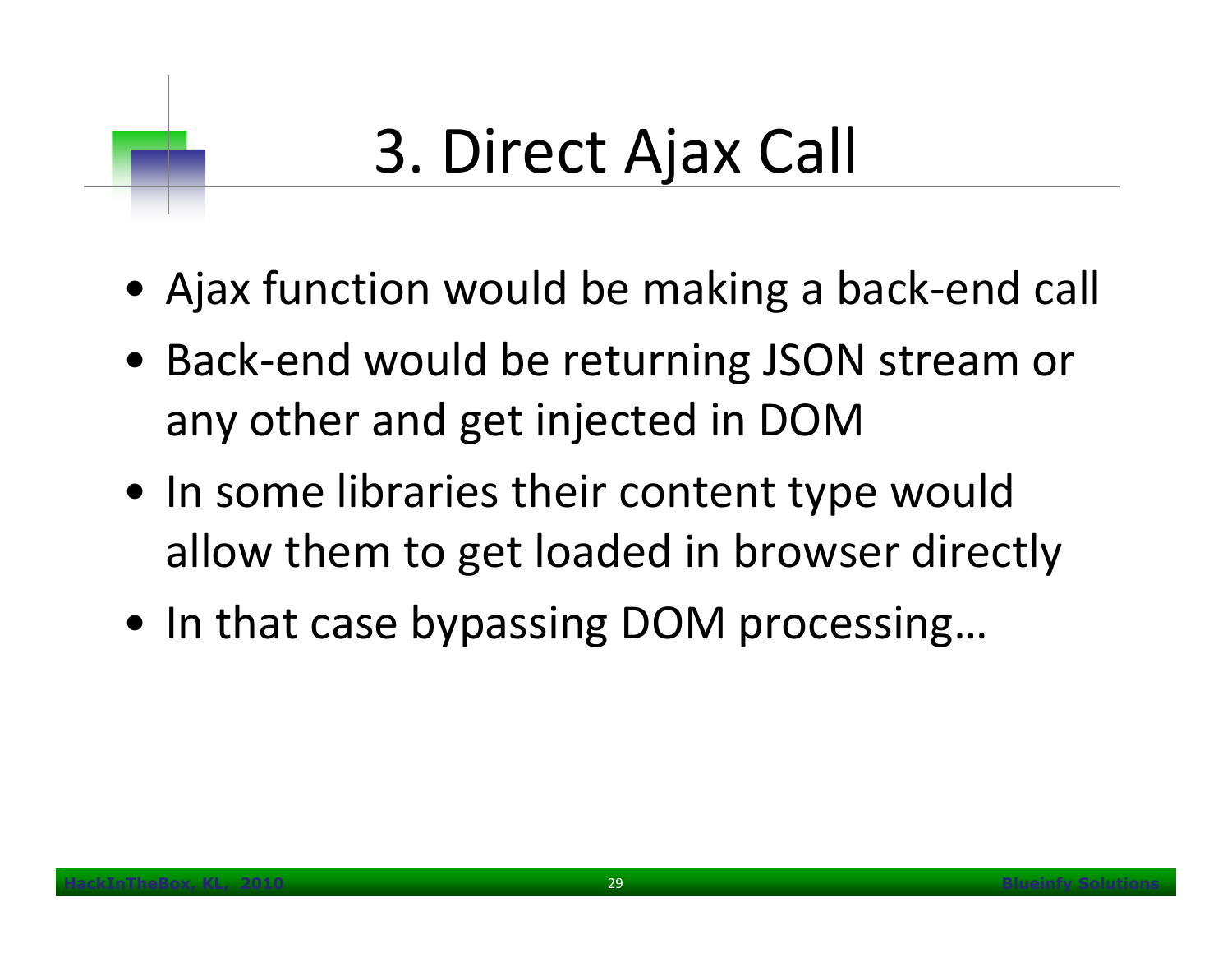

• DWR/JSON call – bypassing and direct stream access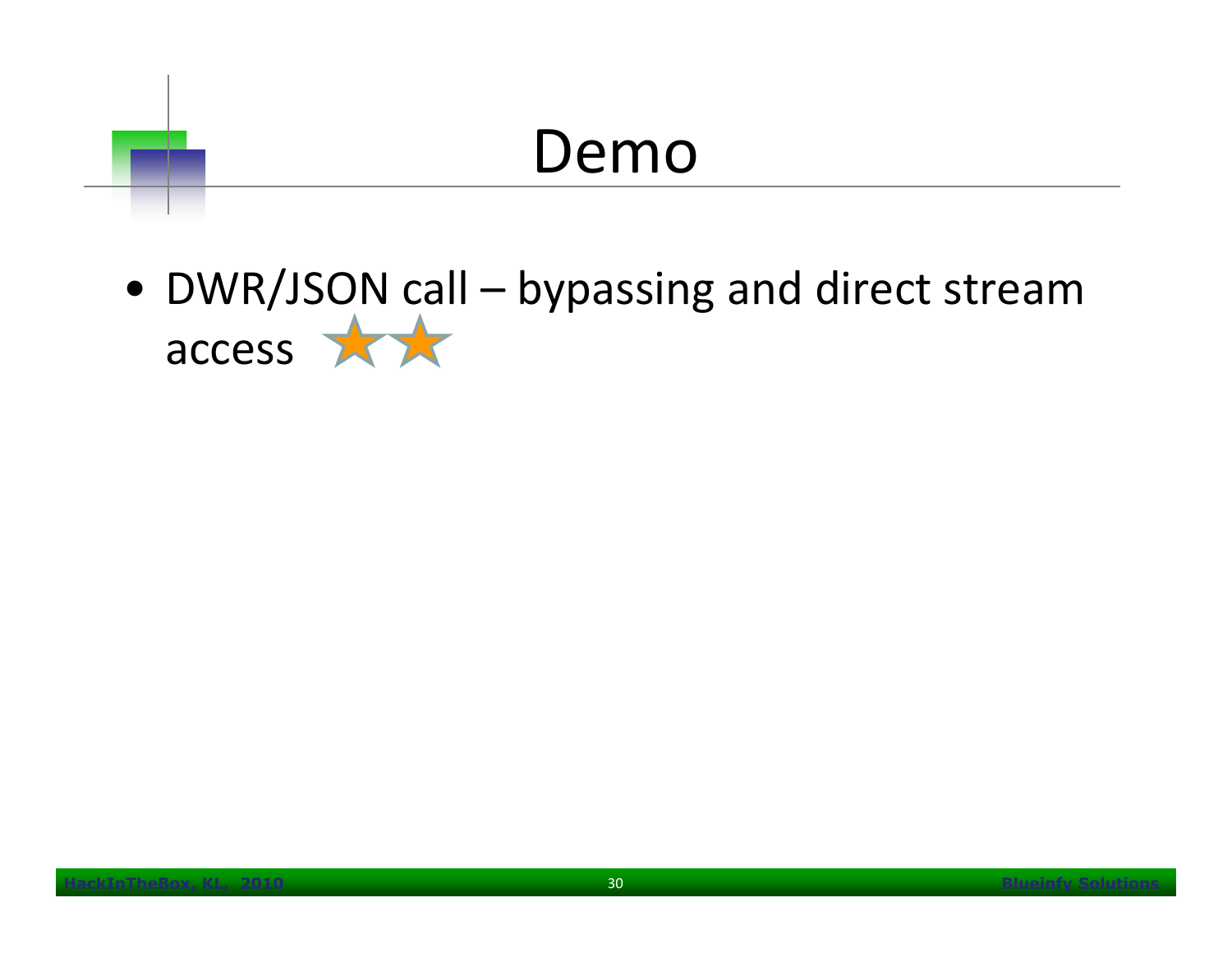# Nutshell - DOM based XSS

- It is very common now a days
- Other instances or possible areas
	- Callbacks directed to DOM
	- $-$  HTML 5 and come other  $-$  HTML 5 and some other added tags and attributes like autofocus, formaction, onforminput etc.
	- –Third party JavaScript processing
	- innerHtml calls
	- –Many different ways it is possible
- Watch out in your applications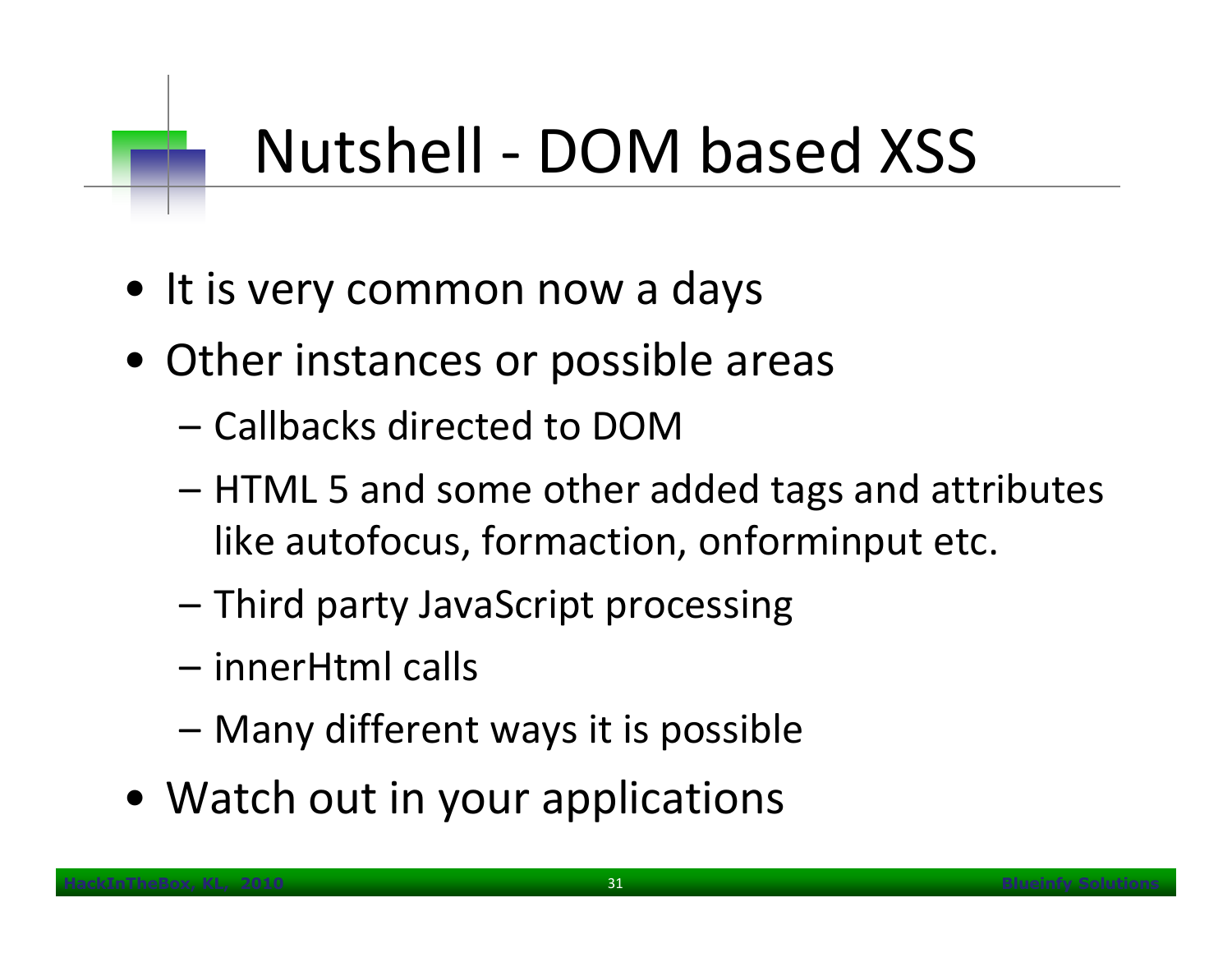# Accessing from DOM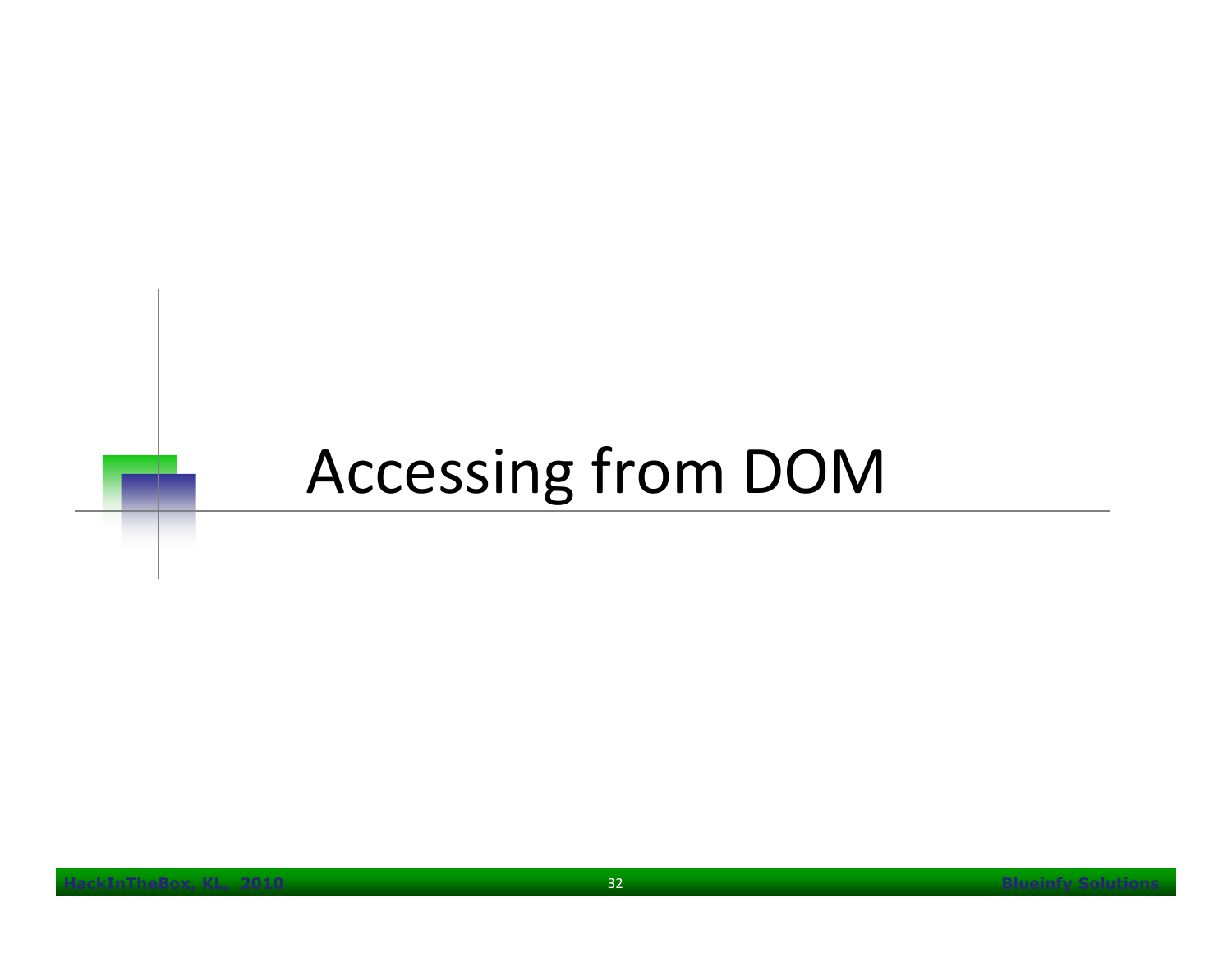# Action in DOM

- Applications run with "rich" DOM
- JavaScript sets several variables and parameters while loading – GLOBALS
- It has sensitive information and what if they are GLOBAL and remains during the life of application
- It can be retrieved with XSS
- HTTP request and response are going through JavaScripts (XHR) – what about those vars?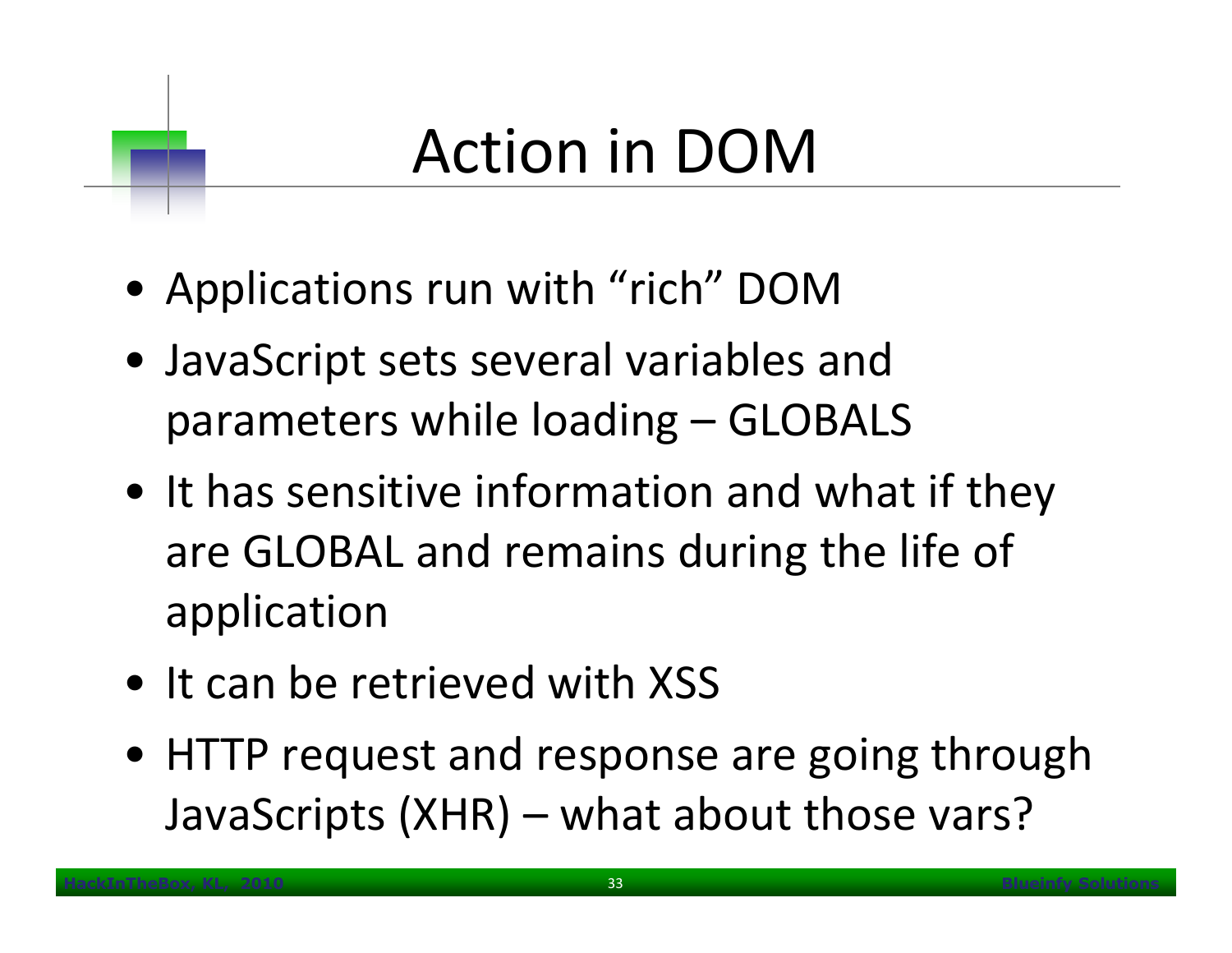#### What is wrong?

```
function getLogin()
 1
 \overline{2}- {
 3
 4
       gb = gb + 1;var user = document.frmlogin.txtuser.value;
 5
       var pwd = document.frmlogin.txtpwd.value;
 6
 \overline{7}var xmlhttp=false;
     \equiv try { xmlhttp = new ActiveXObject("Msxml2.XMLHTTP");
 8
 9
10
        У
11
        catch (e)
12
     ₩
        \{ try
13
           { xmlhttp = new ActiveXObject("Microsoft.XMLHTTP"); }
          catch (E) { xmlhttp = false; }
14
15
        Y
16
17
        if (!xmlhttp && typeof XMLHttpRequest!='undefined')
18
          \{ xmlhttp = new XMLHttpRequest(); \}19
20
        temp = "login.do?user="+user+"&pwd="+pwd;
21
        xmlhttp.open("GET", temp, true);
22
23
24
        xmlhttp.onreadystatechange=function()
          \{ if(xmlhttp.readyState == 4 && xmlhttp.status == 200)
25
     \overline{\phantom{a}}26
             ₹
27
              document.getElementById("main").innerHTML = xmlhttp.responseText;
28
             ł
29
          Y
30
31
        xmlhttp.send(null);
32
       E.
33
```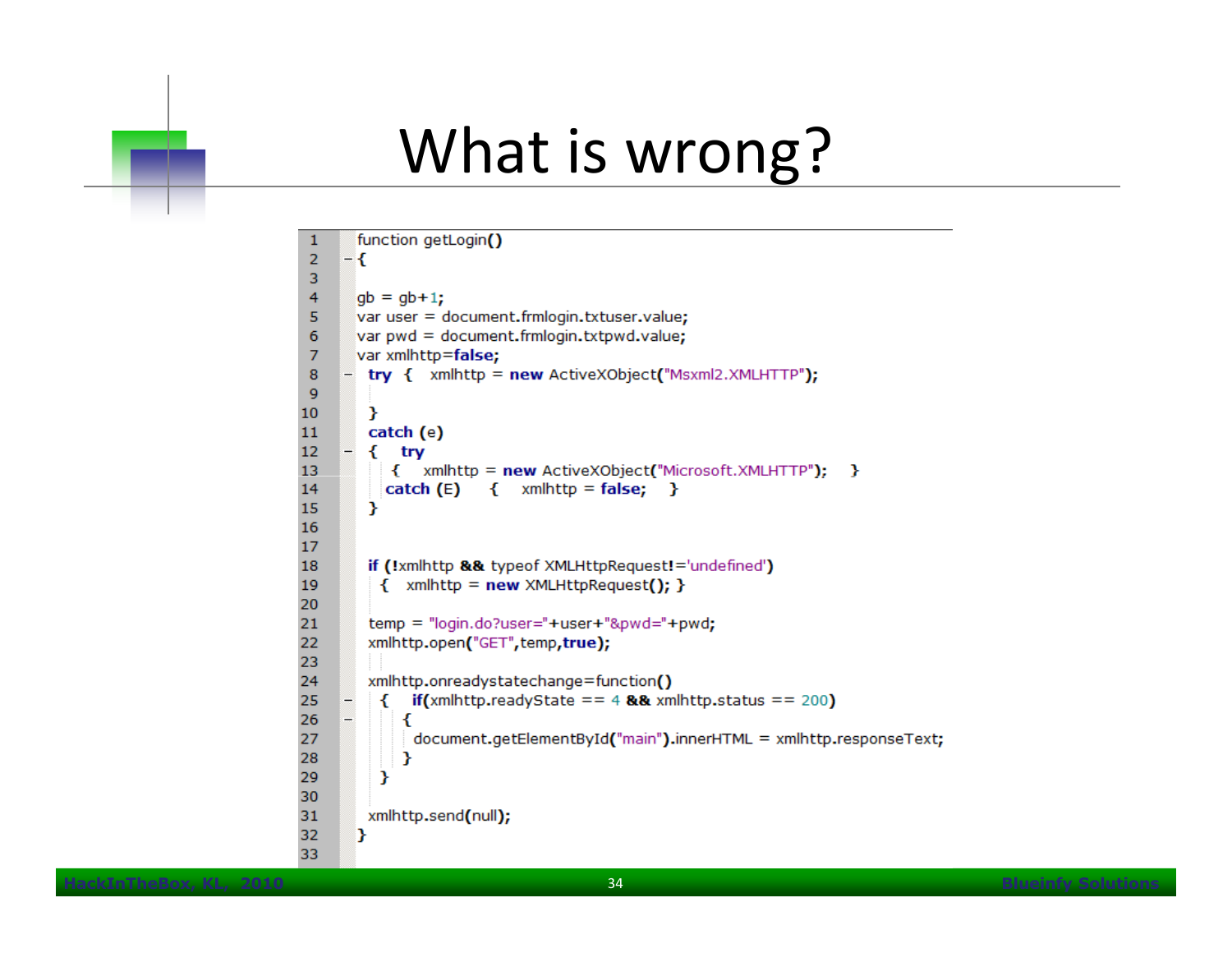# By default its Global

- Here is the line of code
	- temp = "login.do?user="+user+"&pwd="+pwd; xmlhttp.open("GET",temp,true); xmlhttp.onreadystatechange=function()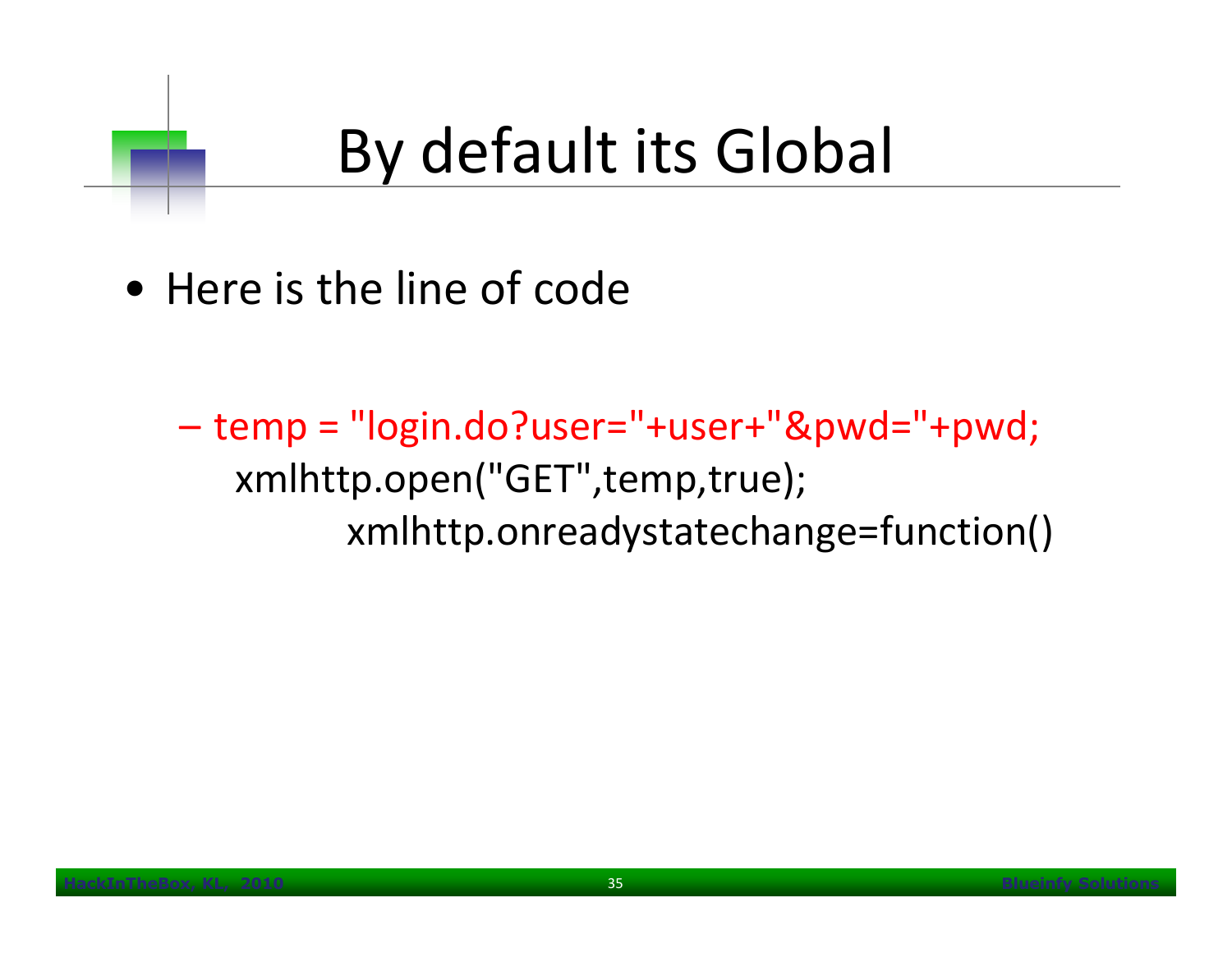# DOM stealing

- It is possible to get these variables and clear text information – user/pass
- Responses and tokens
- Business information
- XHR calls and HTTP request/responses
- Dummy XHR object injection
- Lot of possibilities for exploitation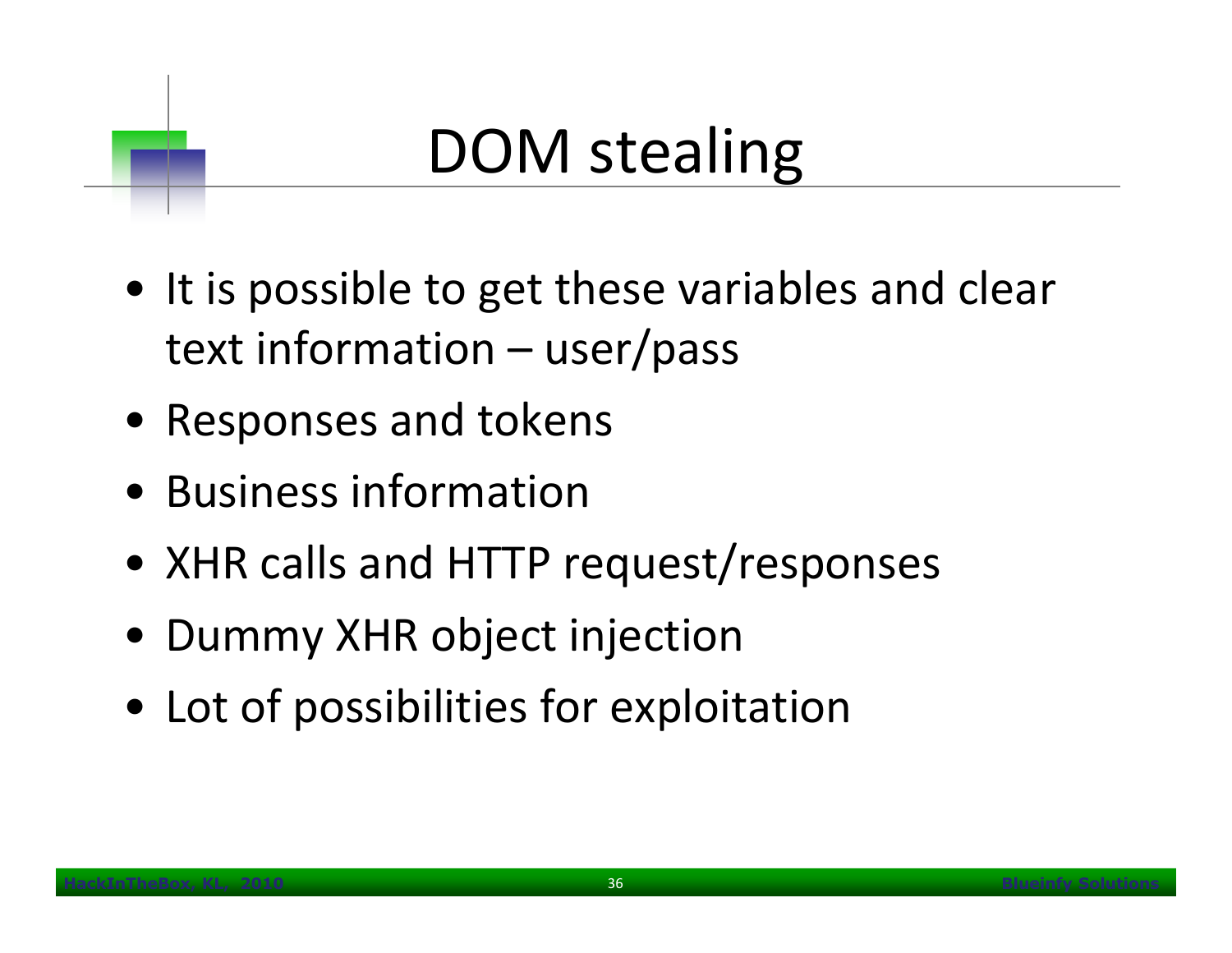### Demo

- DOMTracer and profiling
- Accessing username and password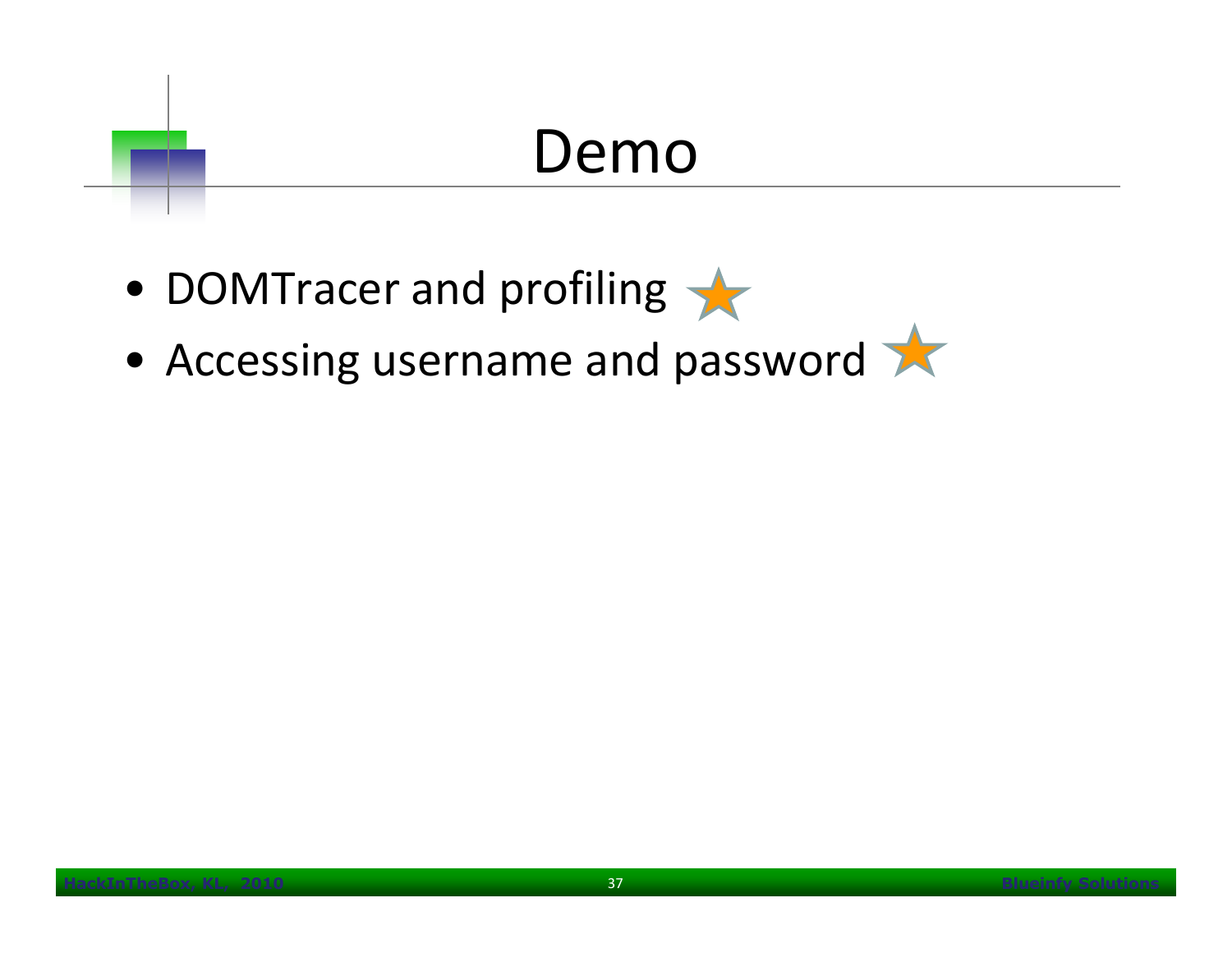# Accessing Flash Data

- Flash or Silverlight running in the browser
- It is sharing same DOM
- DOM based XSS can retrieve variables from the flash object
- In some cases depending on the scope one can craft an attack to retrieve these values
- If these files are using set of parameters then possible to exploit.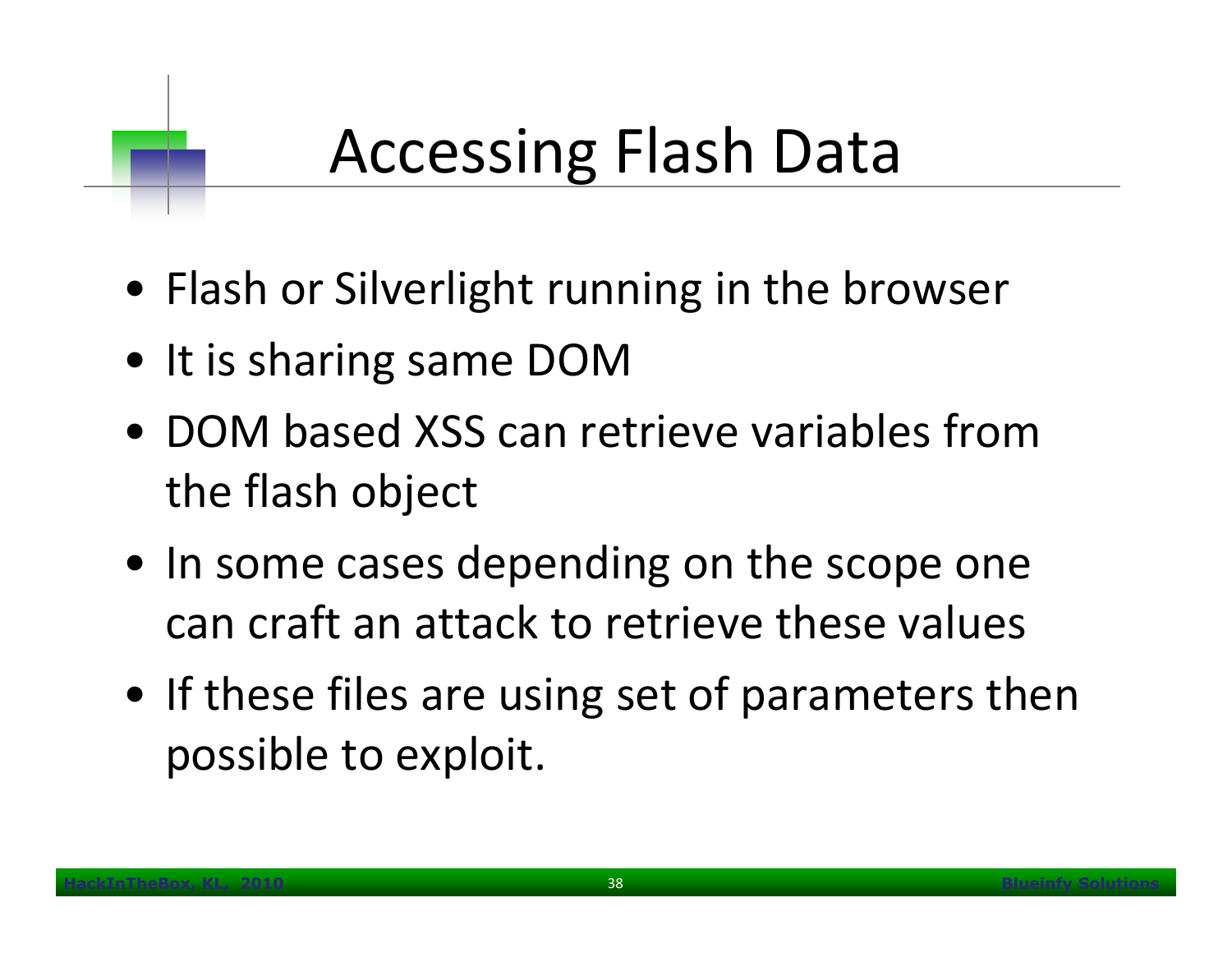## Demo

- Simple decompilation
- Cross Technology Access and exploiting XSS for fetching flash variables
- Flash loading Flash through DOM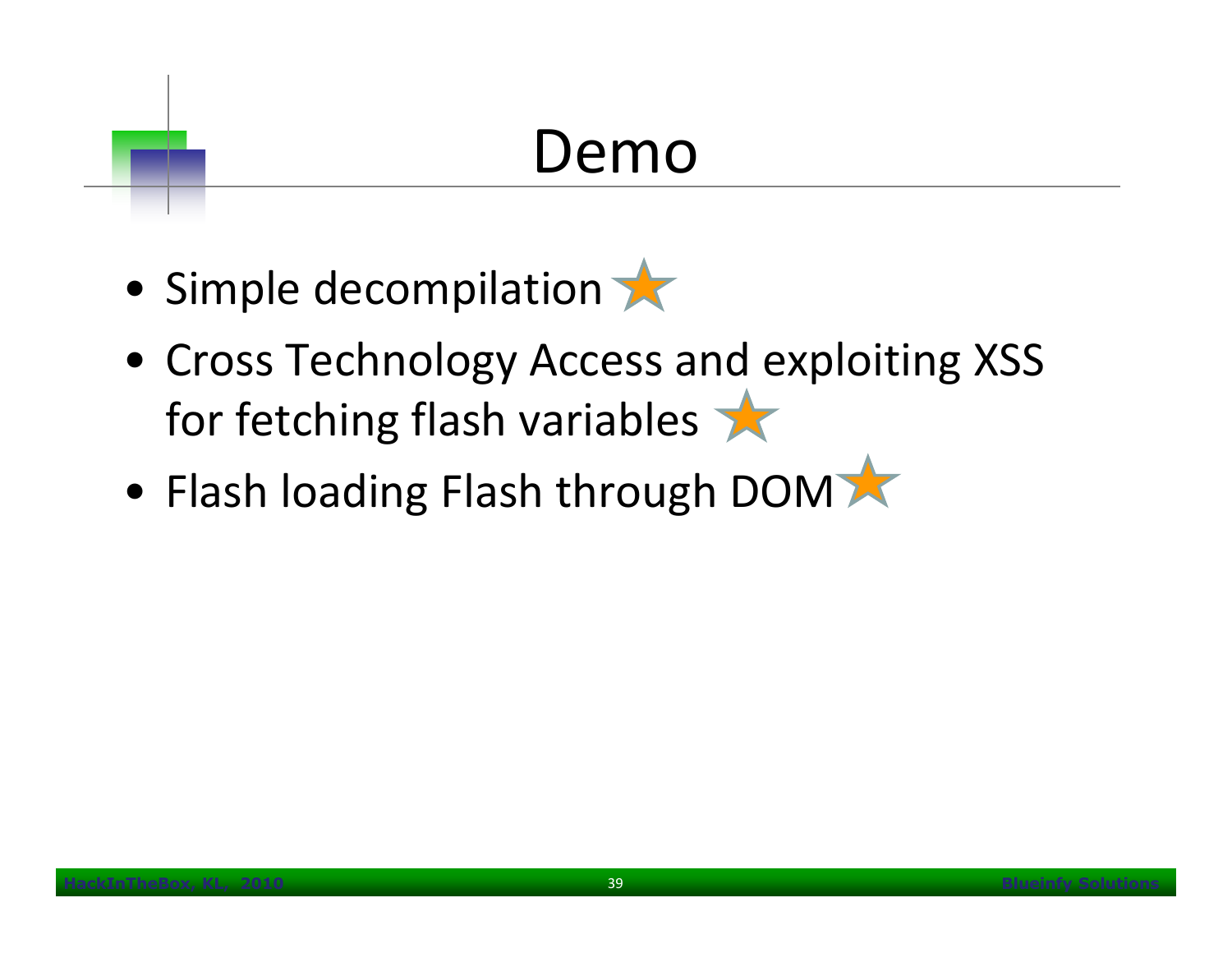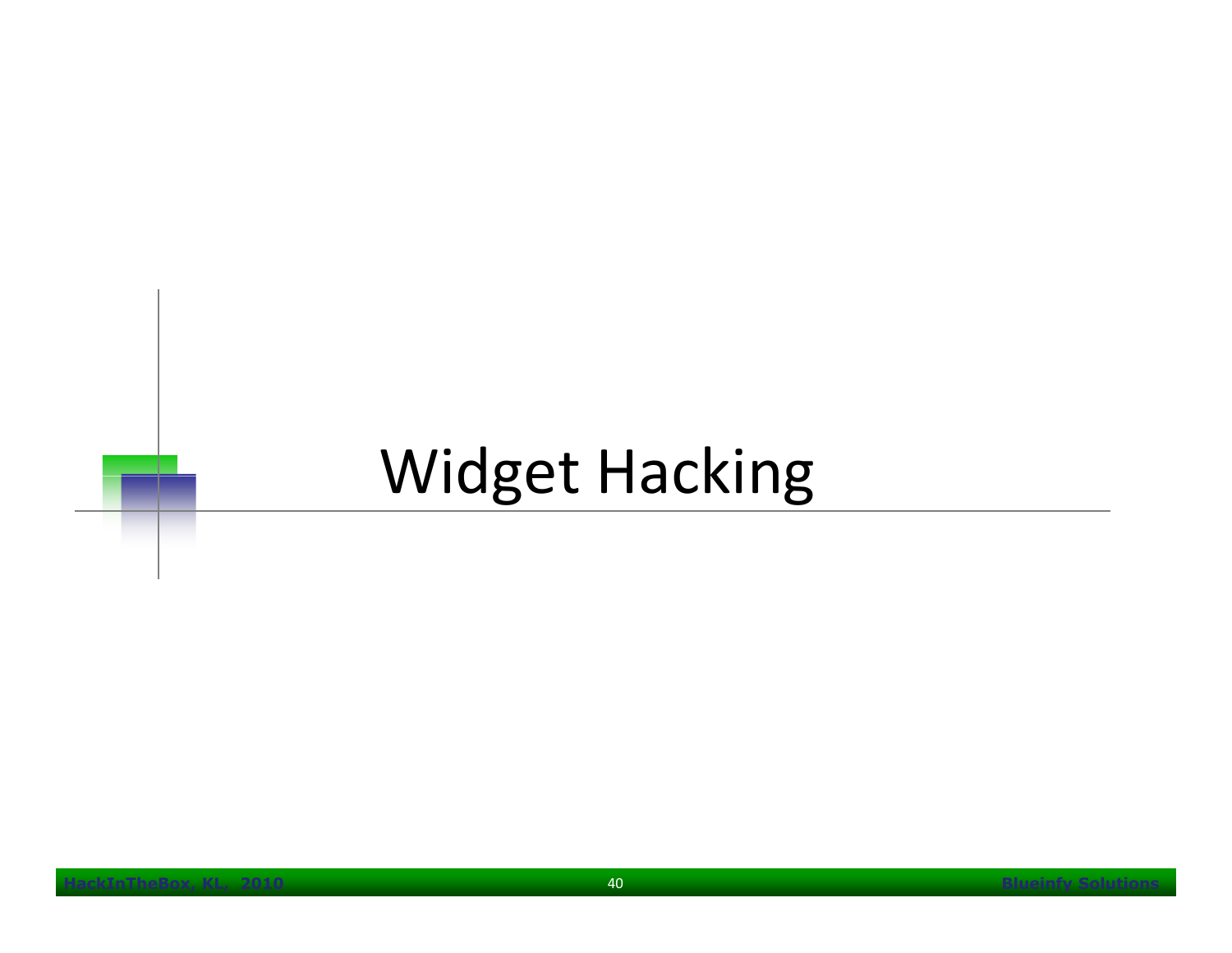# Widgets

- Widgets/Gadgets/Modules popular with Web 2.0 applications
- Small programs runs under browser
- JavaScript and HTML based components
- In some cases they share same DOM Yes, same DOM
- It can cause a cross widget channels
- Exploitable …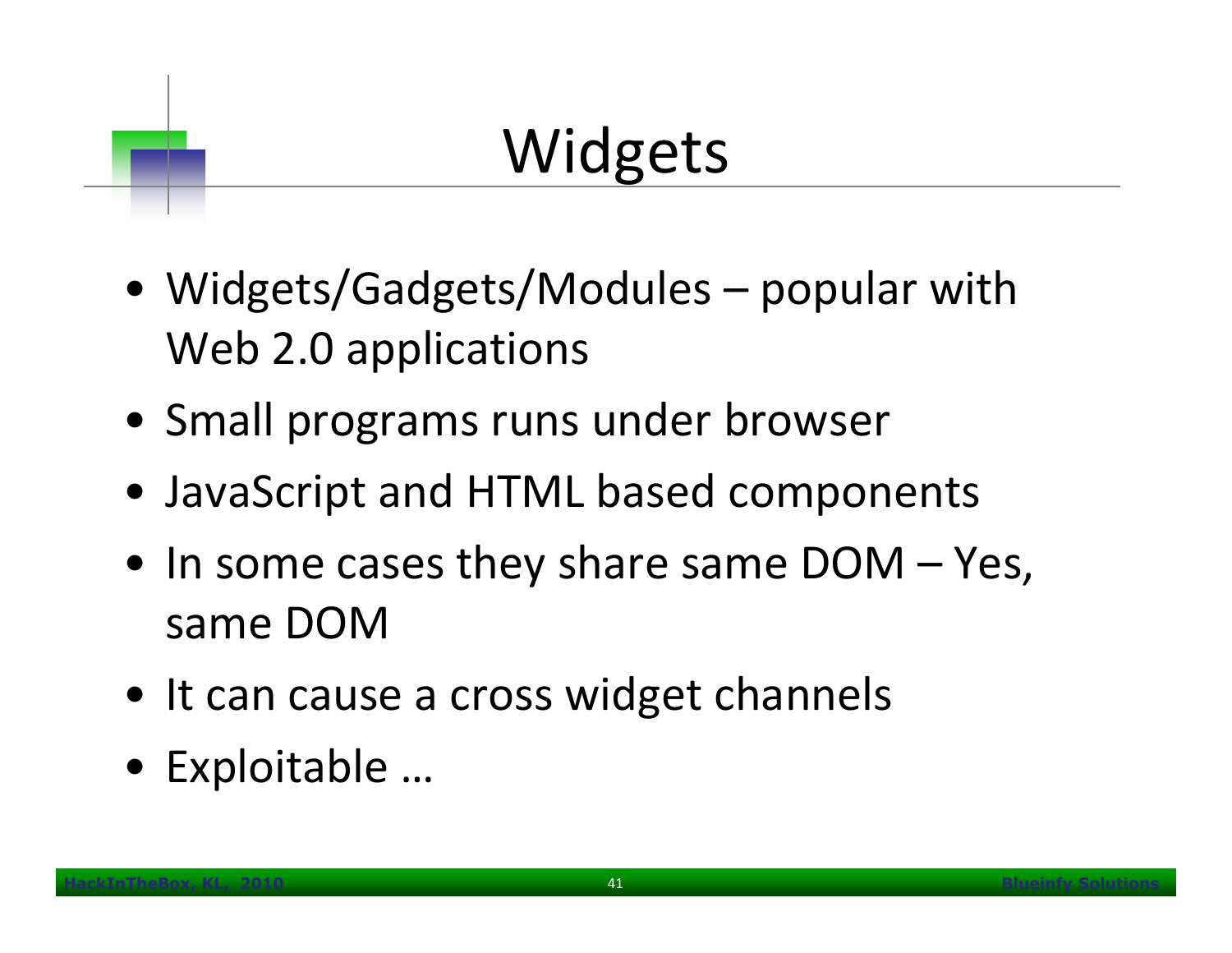

#### Cross DOM Access

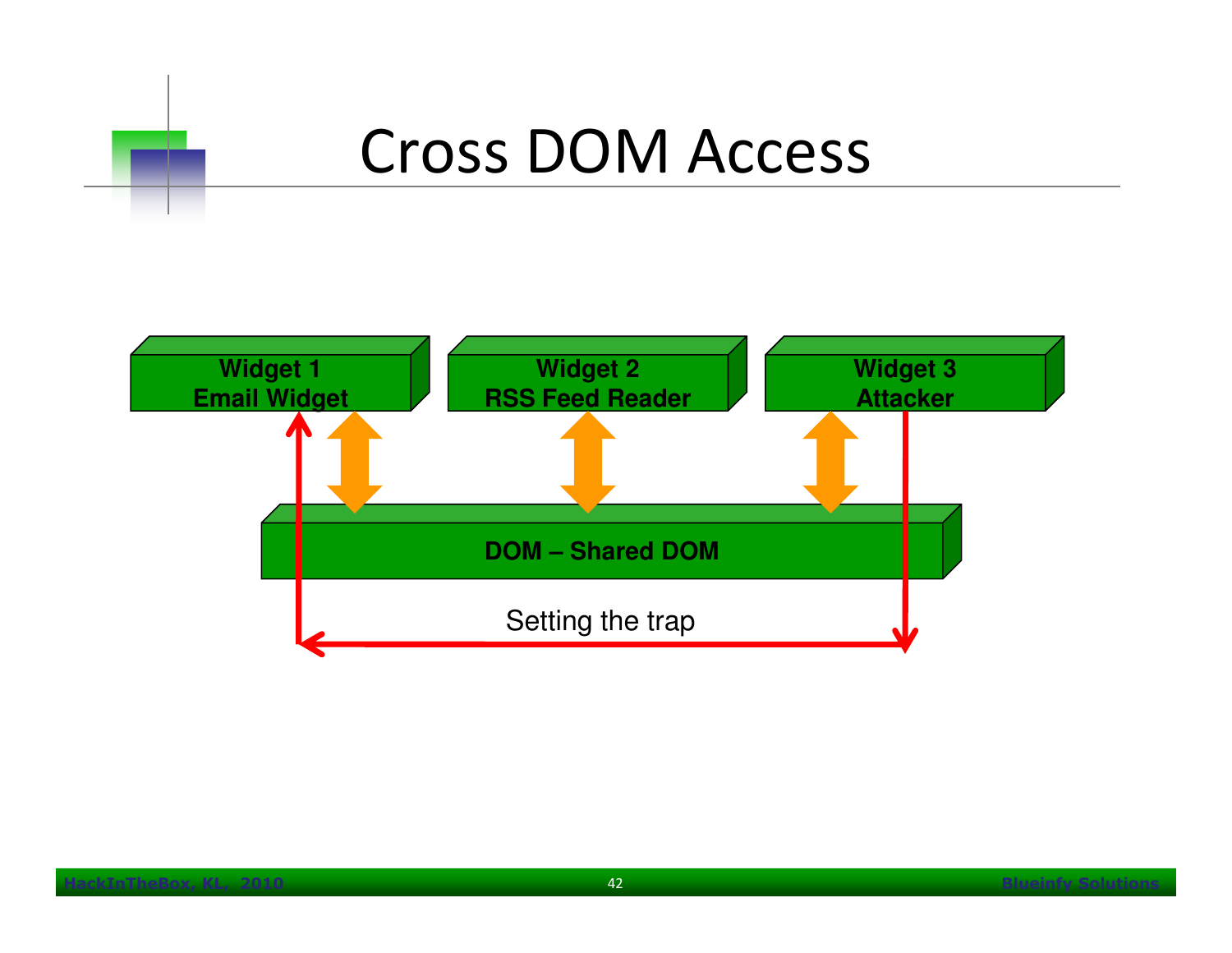#### DOM traps

- It is possible to access DOM events, variables, logic etc.
- Sandbox is required at the architecture layer to protect cross widget access
- Segregating DOM by iframe may help
- Flash based widget is having its own issues as well
- Code analysis of widgets before allowing them to load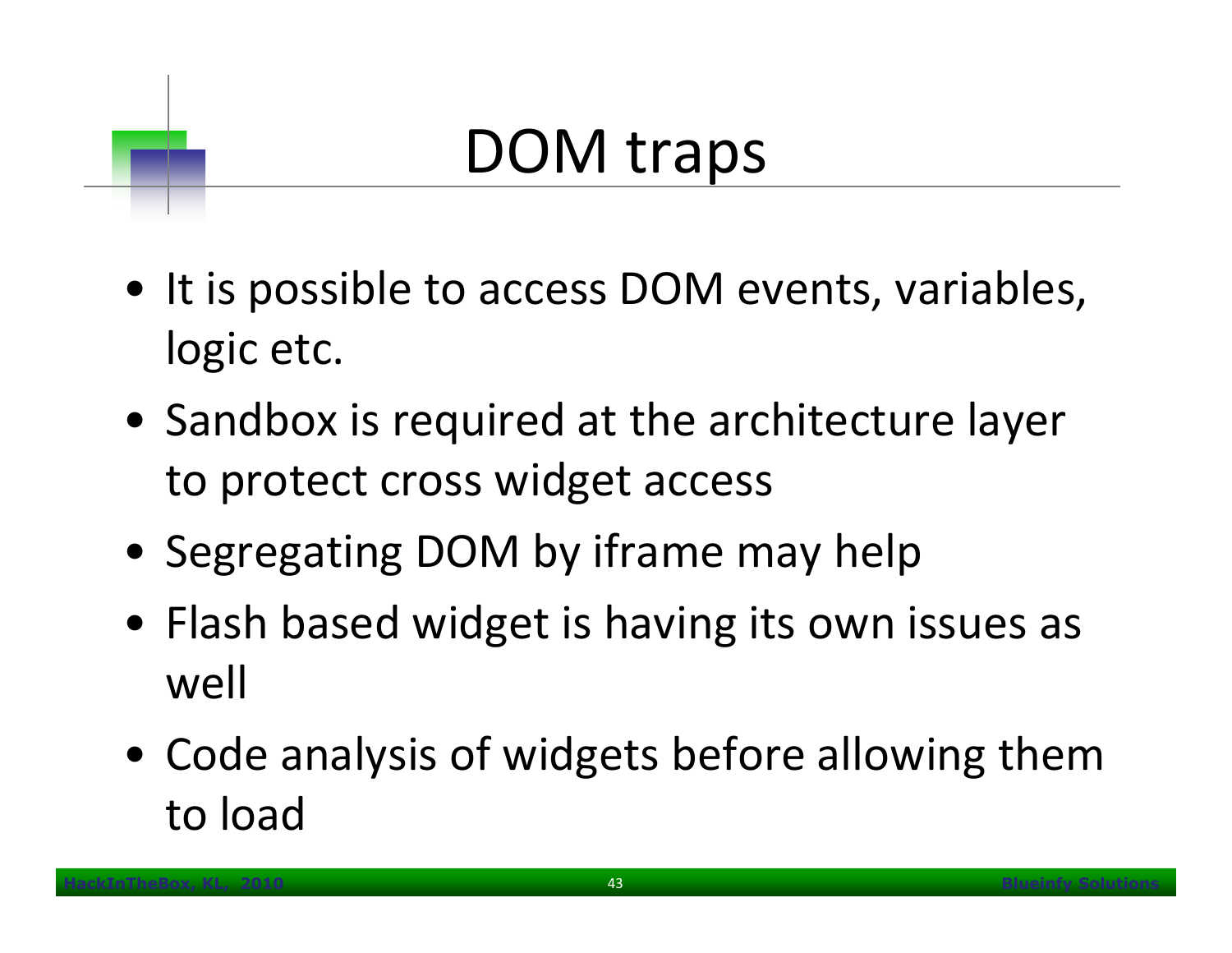#### Demo

- Cross Widget Spying
- Using DOMScan to review Widget Architecture and Access Mechanism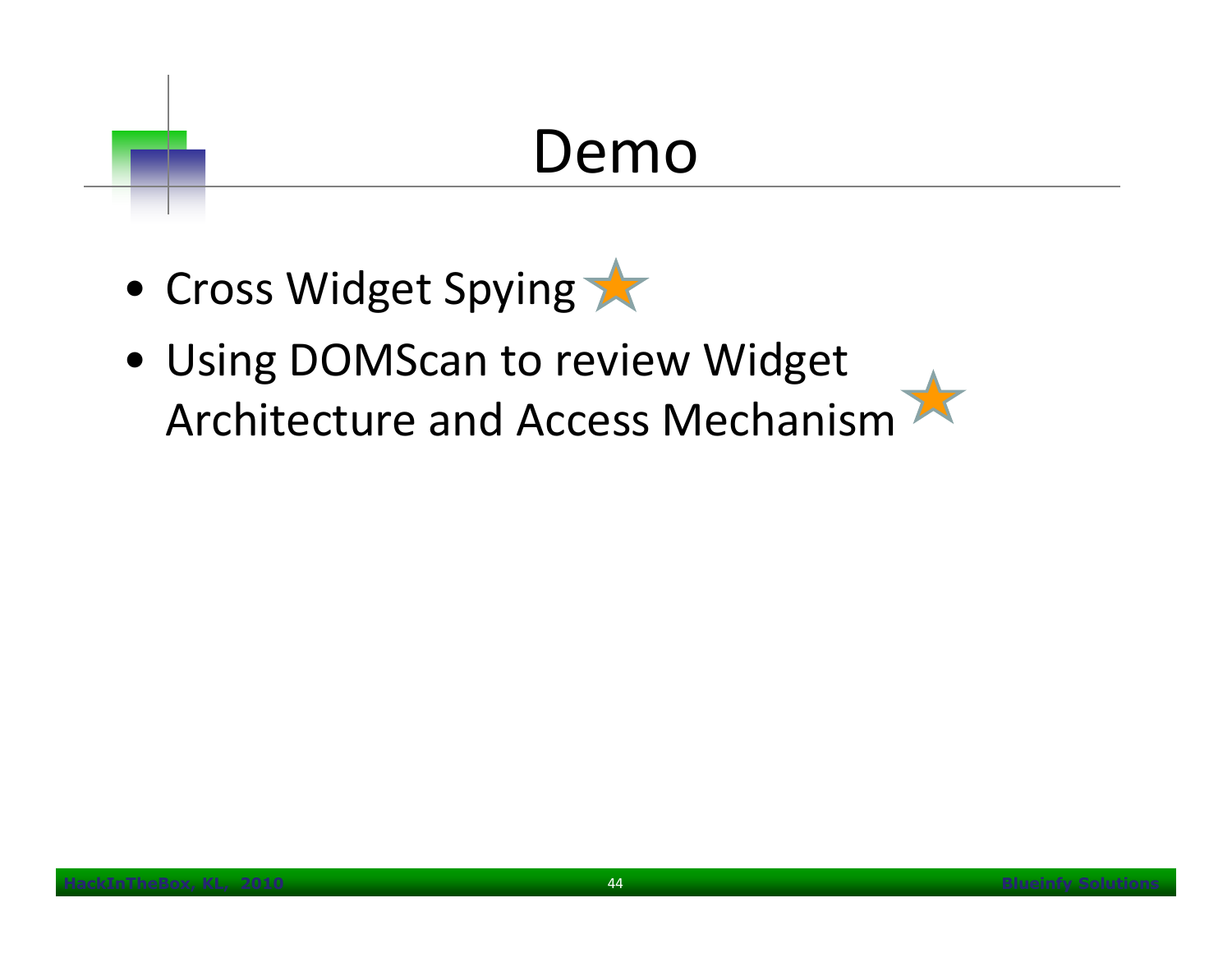#### Feeds and Mashup Hacking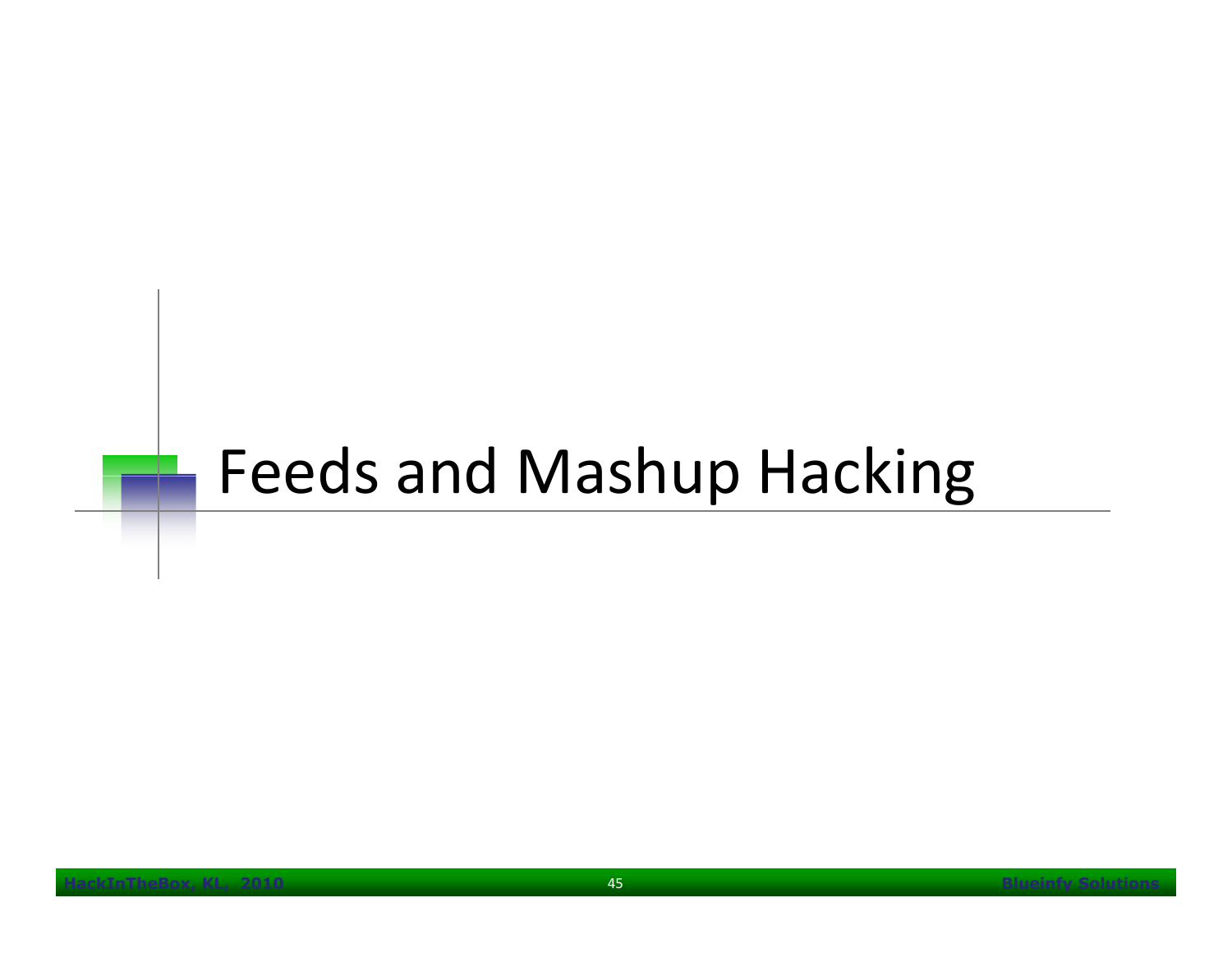# Feeds and Mashups

- XML driven feeds RSS or ATOM, popular for data sharing
- It tunnels through the application
- Sources are not known or untrusted
- It can be registered by user itself
- Mashups are man in the middle and allow aggregation of data sources
- Opens attack surface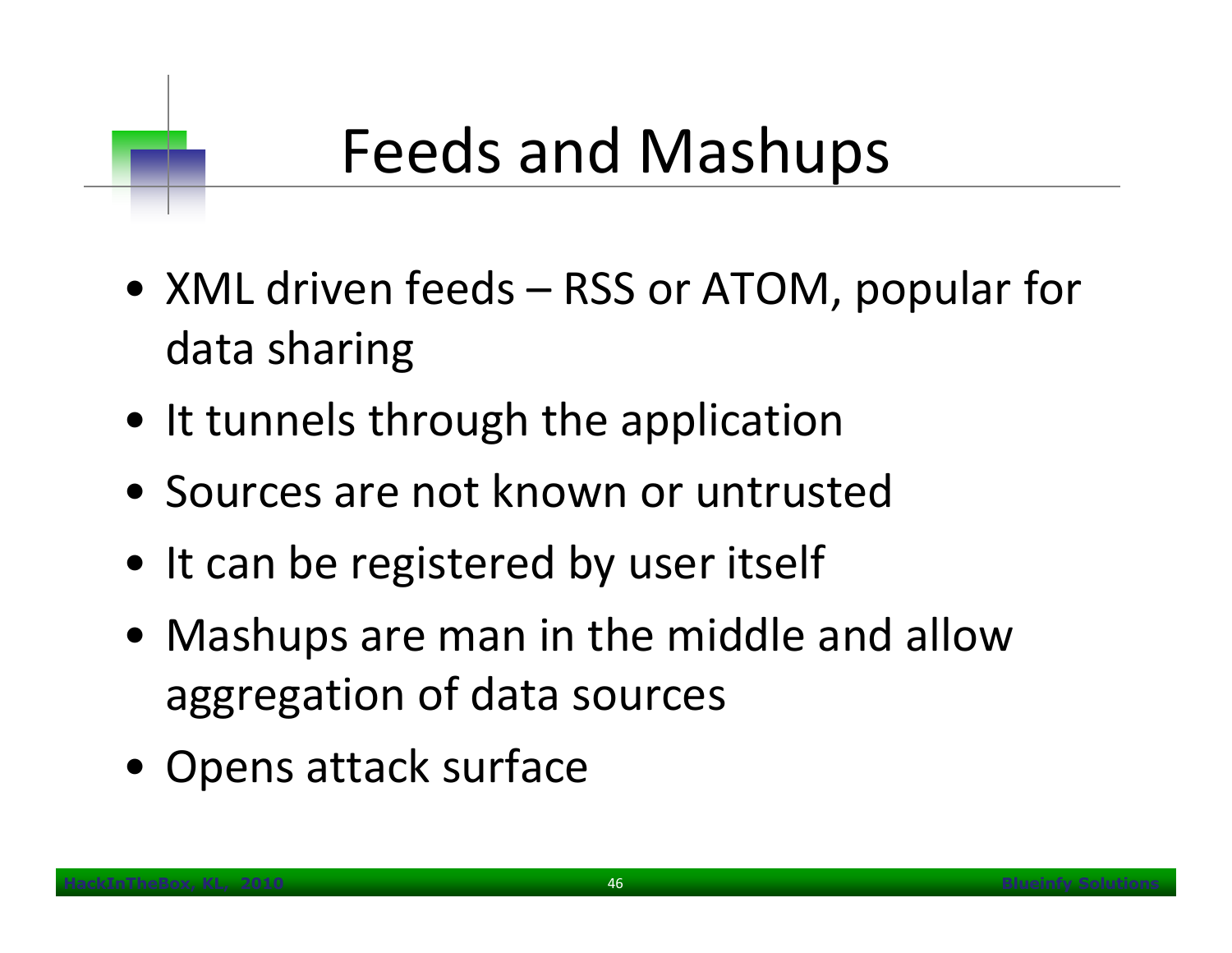#### SOP bypass and stream access

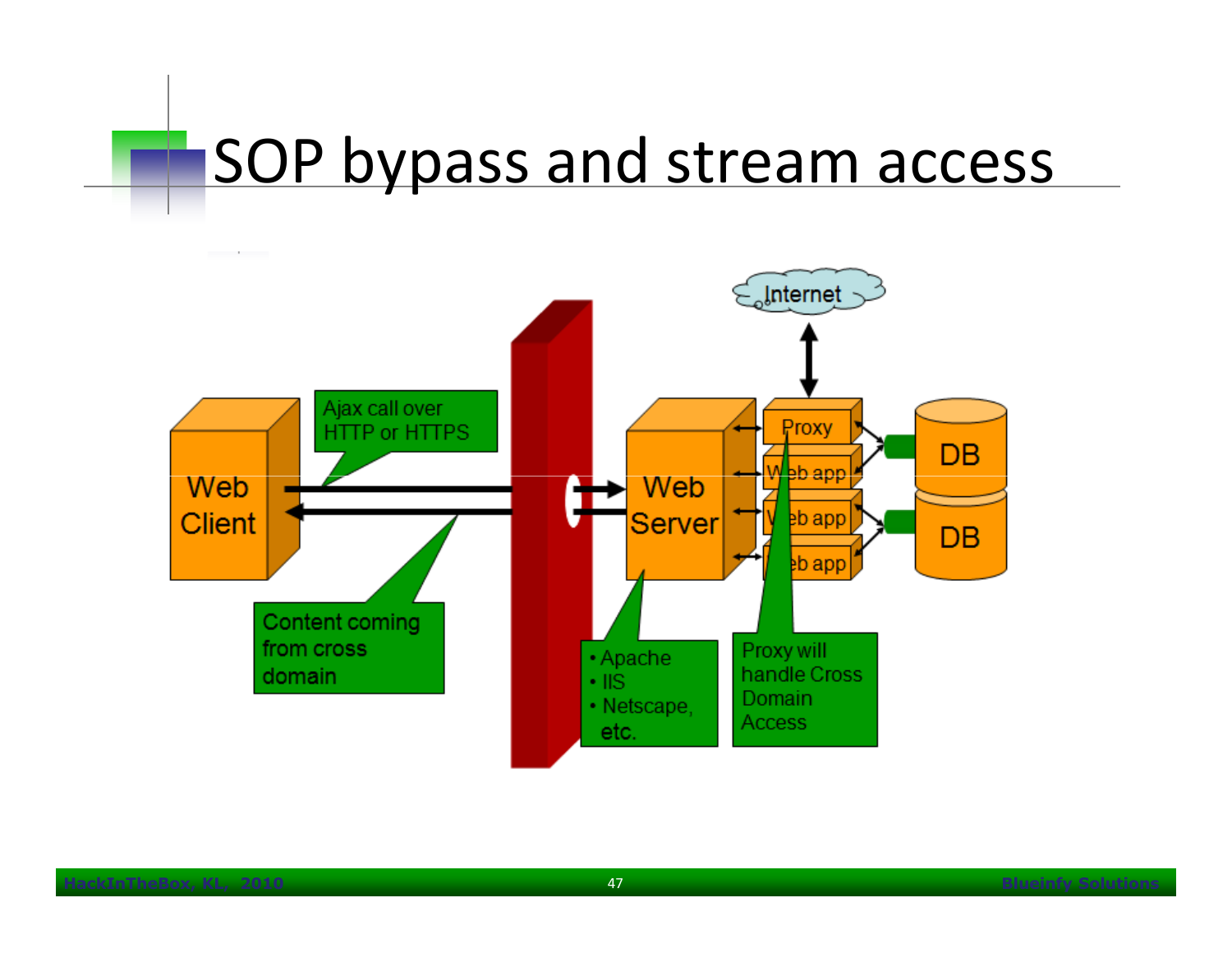### Feed Hacking and Mashups

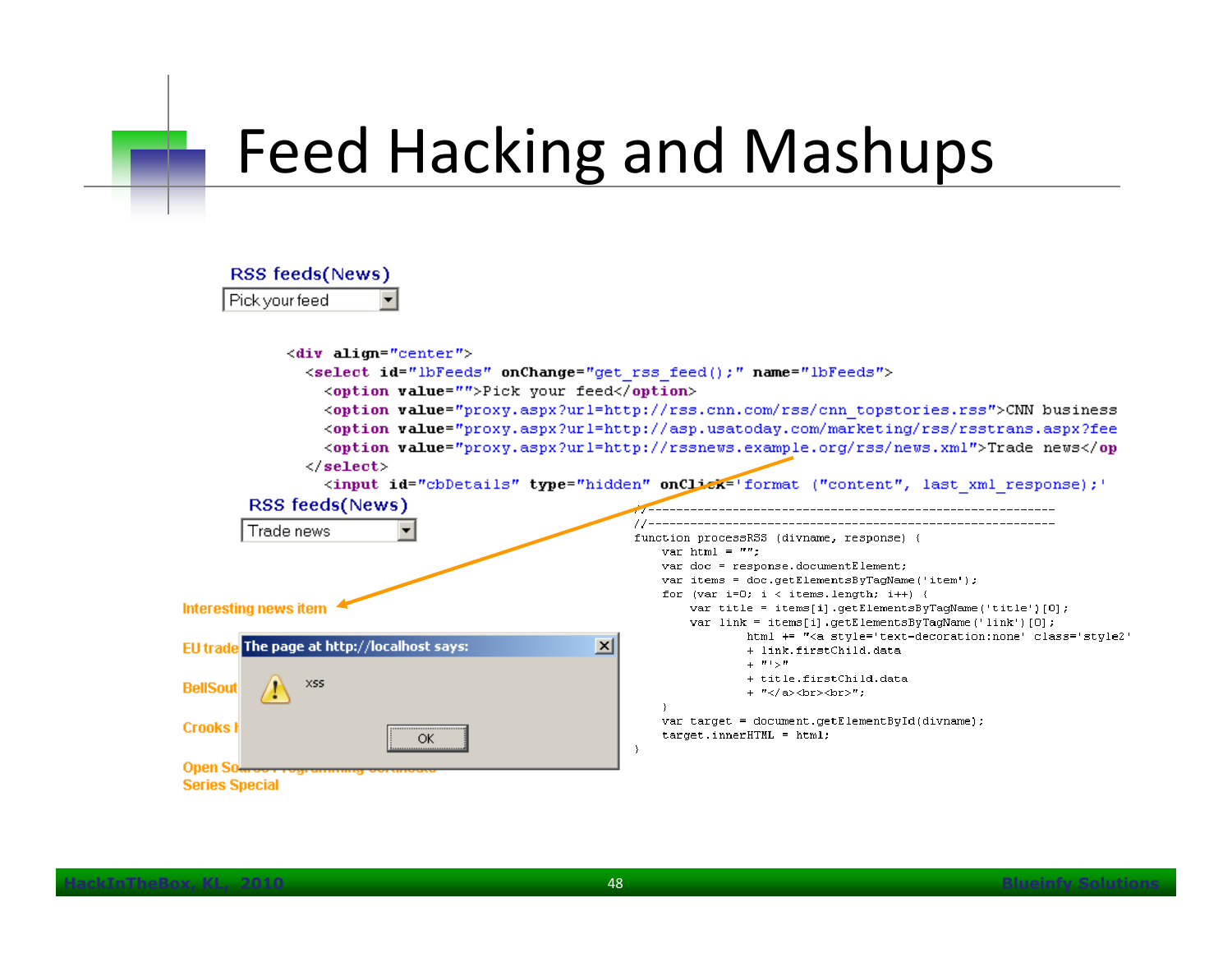#### Demos

- RSS Feed Hacking
- Mashup Hacks
- Cross Domain Callback Hacking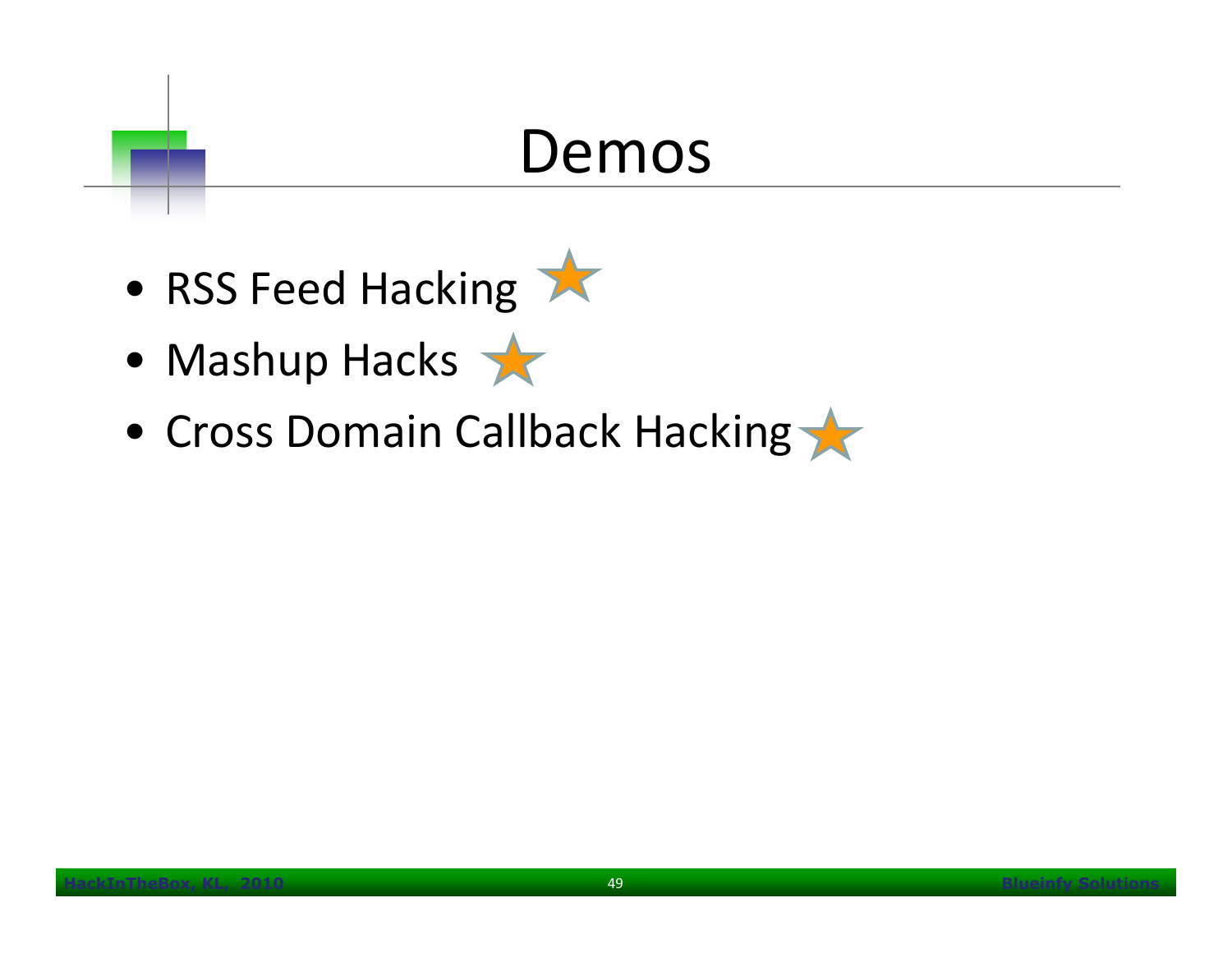#### DOM reverse engineering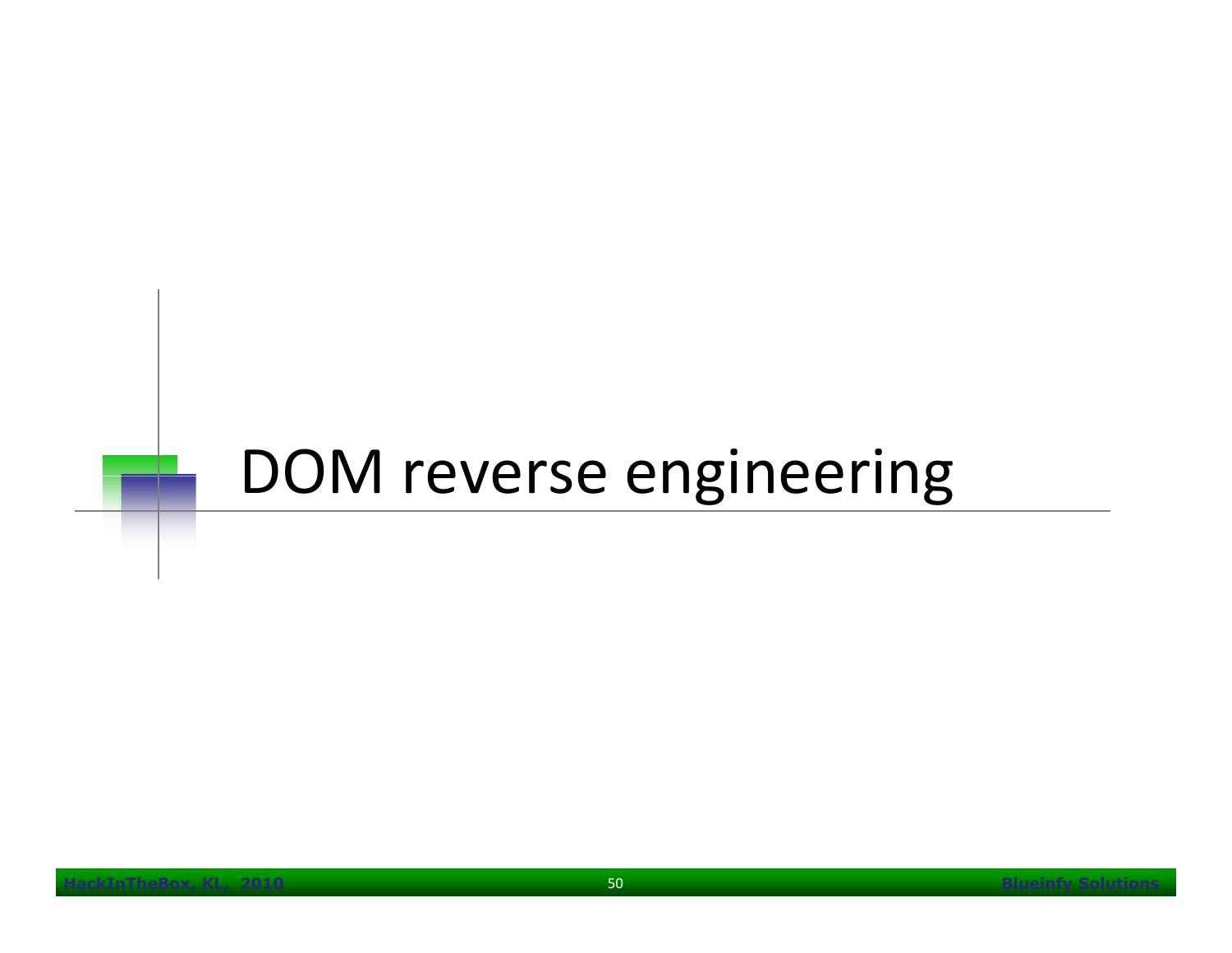# Reverse Engineering

- It is easy to reverse engineer the application
- If JavaScript then possible to profile or debug the script
- It shows interesting set of information
- Also, decompiling Flash and Silverlight may show cross DOM access
- It leads to possible vulnerabilities or exploitation scenario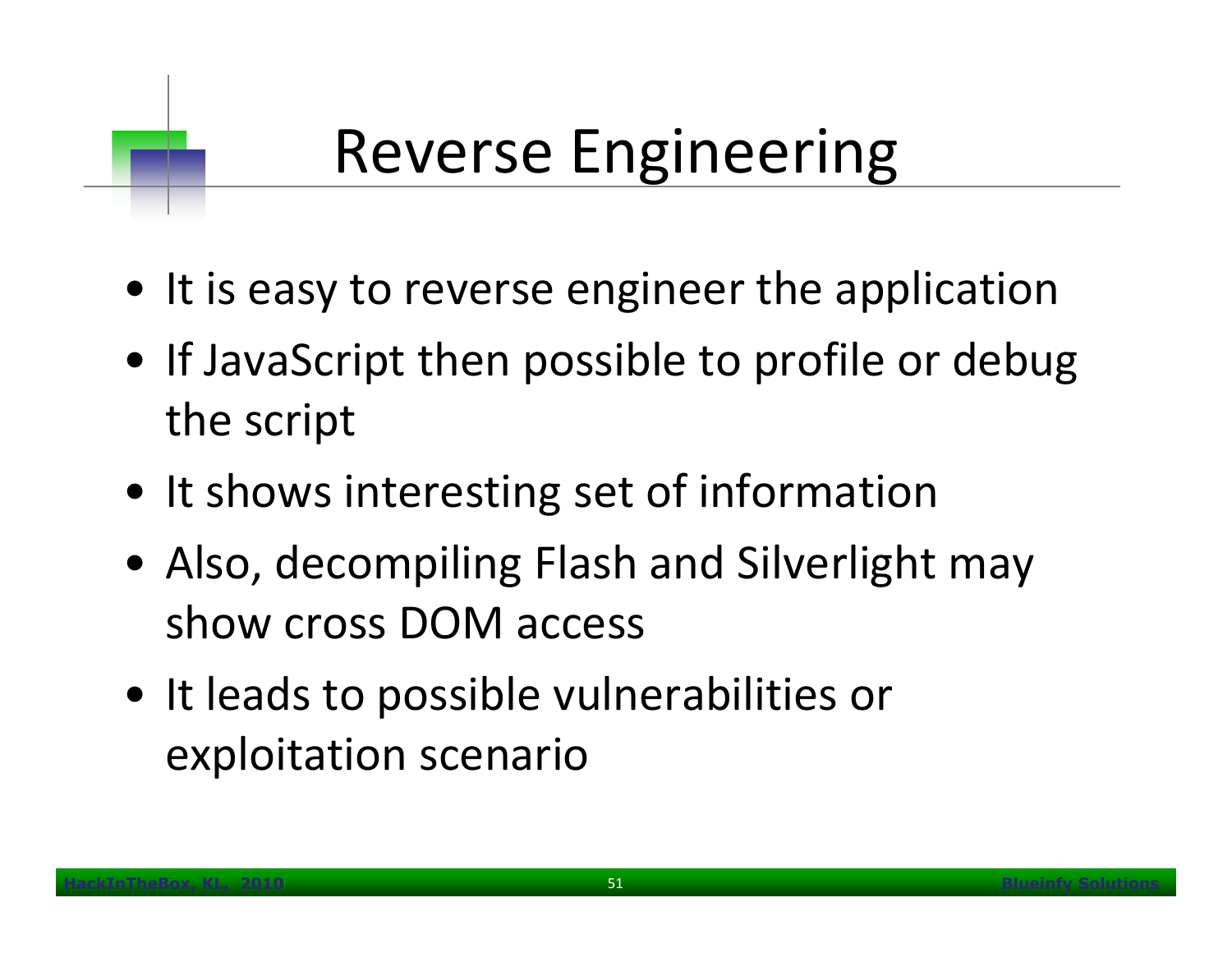#### Layers in the client code

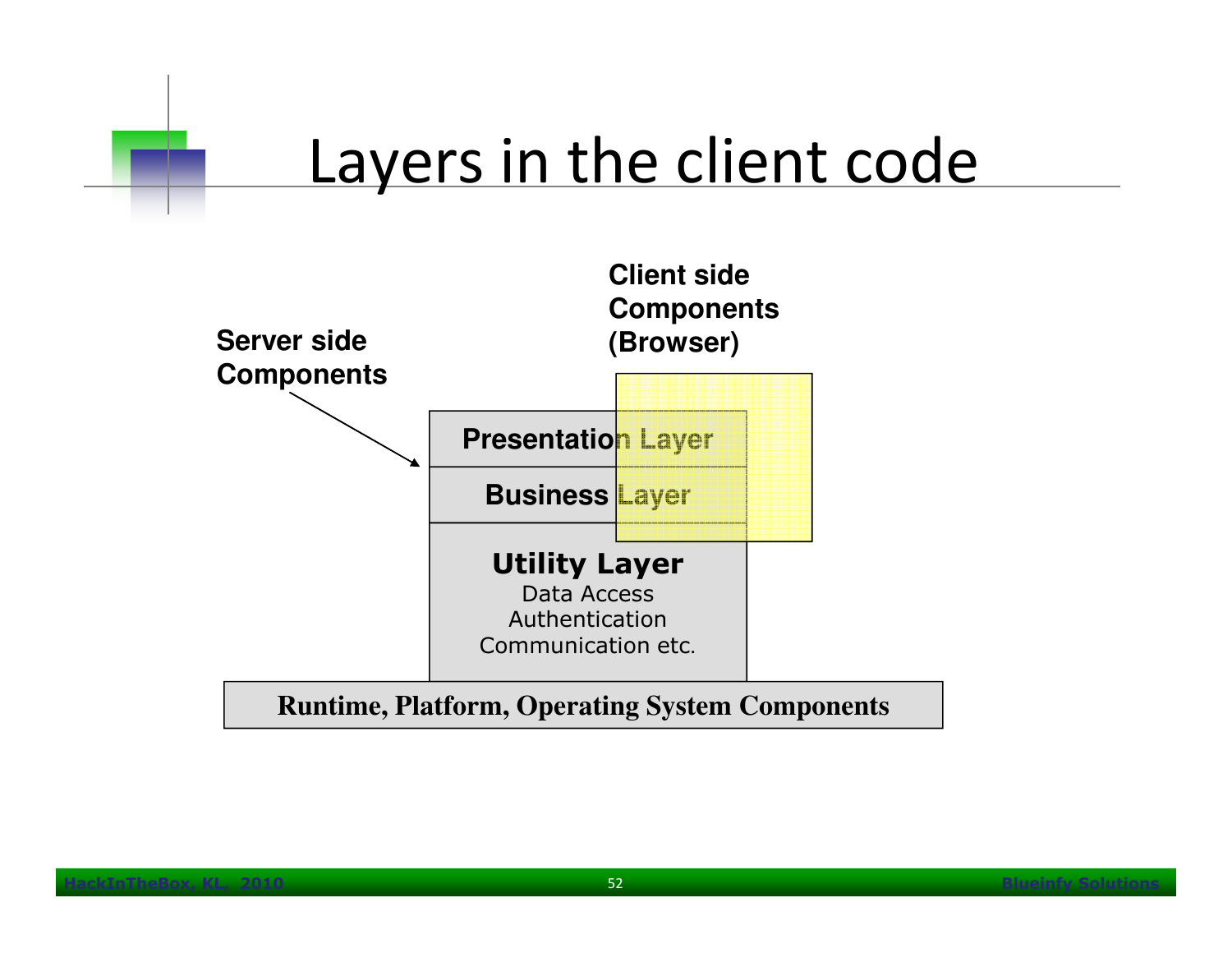#### Demos

- Analyzing JavaScript and accessing logic directly to
- Decompiling Flash and Silverlight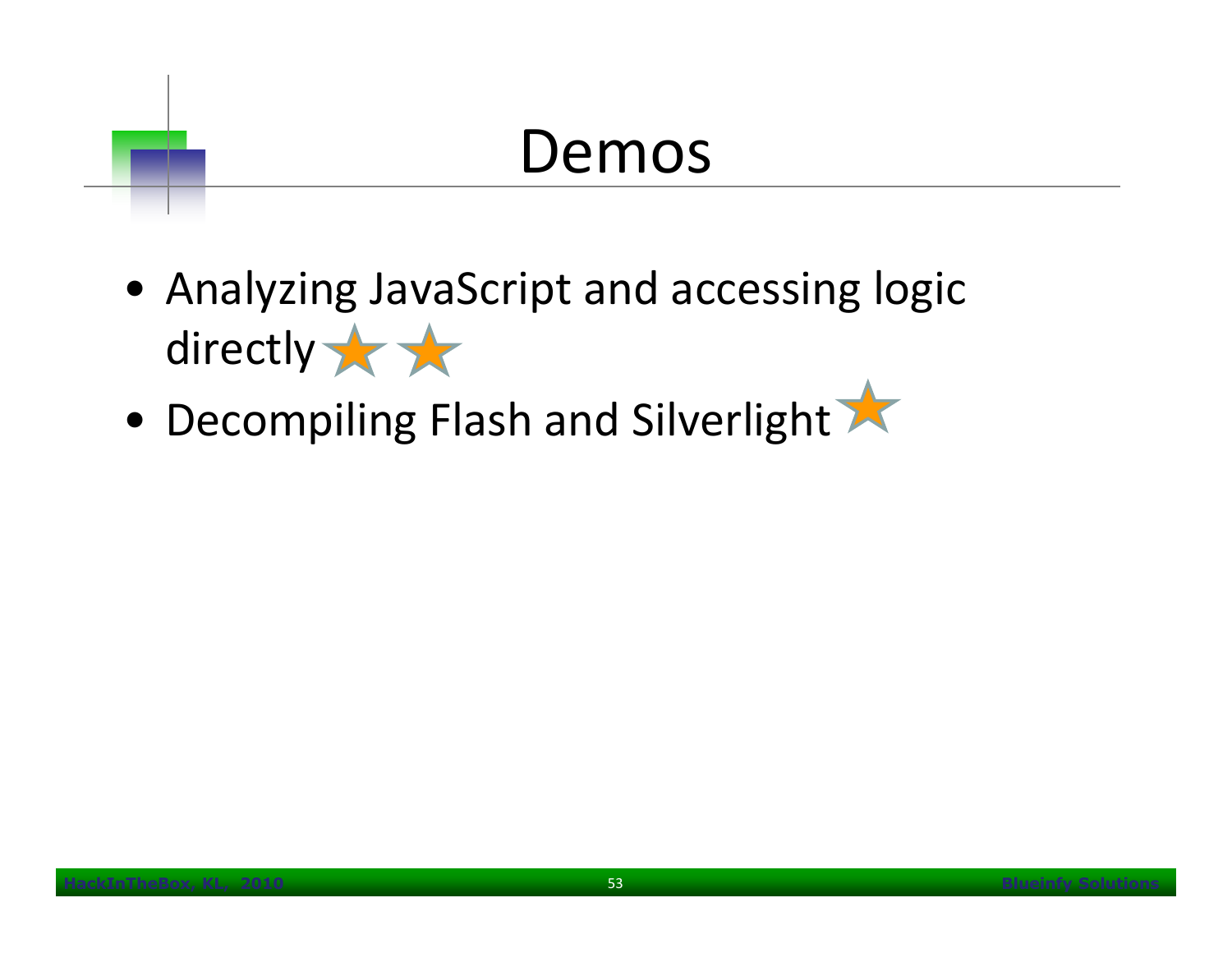#### Countermeasures

- Threat modeling from DOM perspective
- JavaScript Static code analysis
- Source of information and dependencies analysis
- Proxy level of filtering for all Cross Domain Calls
- Content-Type checks and restrictions
- Securing the DOM calls